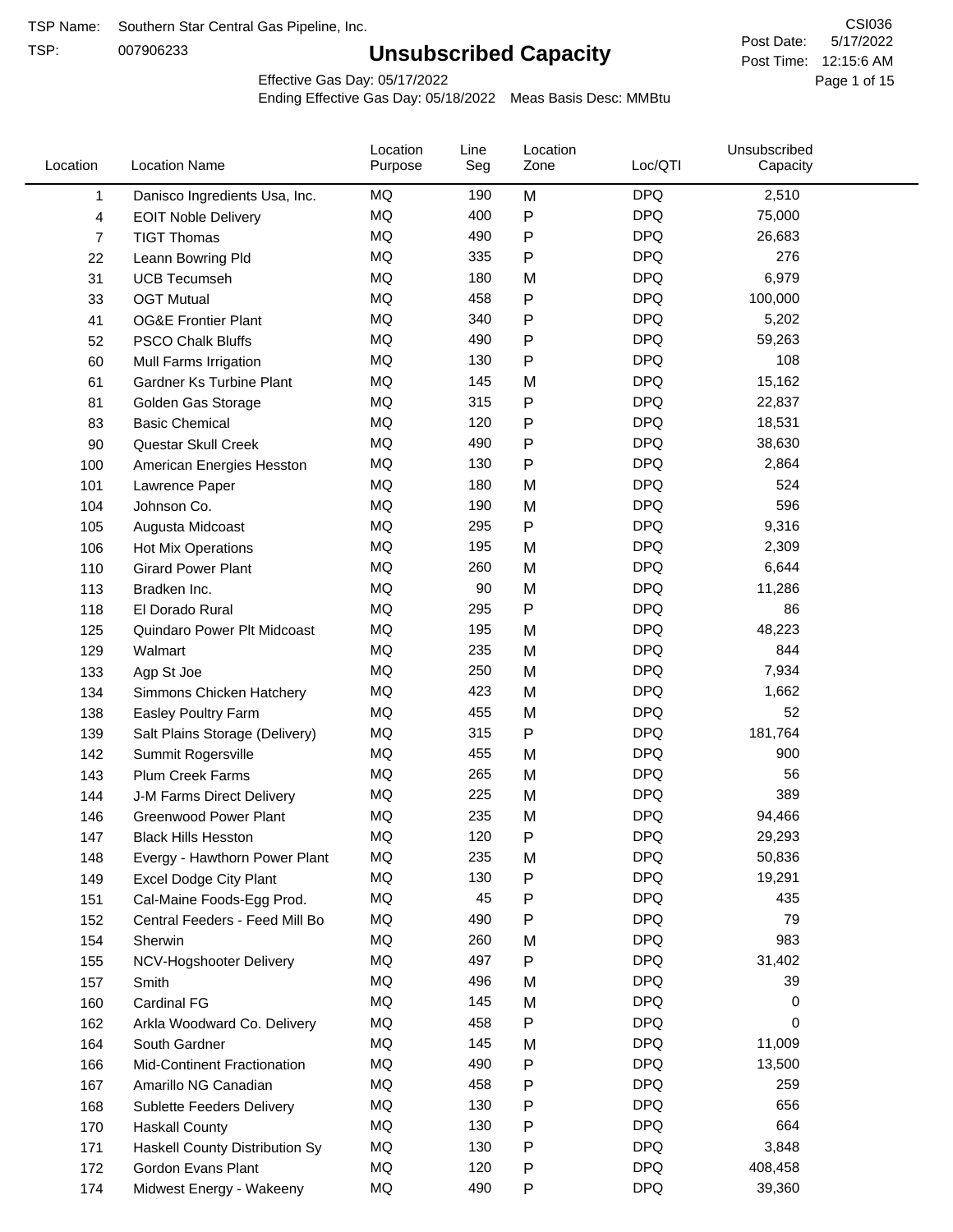TSP:

# **Unsubscribed Capacity**

5/17/2022 Page 2 of 15 Post Time: 12:15:6 AM CSI036 Post Date:

Effective Gas Day: 05/17/2022

| Location | <b>Location Name</b>                  | Location<br>Purpose | Line<br>Seg | Location<br>Zone | Loc/QTI    | Unsubscribed<br>Capacity |  |
|----------|---------------------------------------|---------------------|-------------|------------------|------------|--------------------------|--|
| 175      | <b>Industrial Park</b>                | MQ                  | 455         | M                | <b>DPQ</b> | 18,613                   |  |
| 176      | Uc Flint Oaks Hunt Club               | MQ                  | 498         | M                | <b>DPQ</b> | 3                        |  |
| 178      | ONG-Enid                              | MQ                  | 405         | ${\sf P}$        | <b>DPQ</b> | 6,050                    |  |
| 179      | ONG-SW Oklahoma City                  | <b>MQ</b>           | 340         | P                | <b>DPQ</b> | 33,833                   |  |
| 180      | <b>Superior Carney</b>                | MQ                  | 390         | ${\sf P}$        | <b>DPQ</b> | 12,290                   |  |
| 181      | DCP NW Booster                        | <b>MQ</b>           | 390         | P                | <b>DPQ</b> | 3,761                    |  |
| 183      | <b>DCP West Edmond</b>                | <b>MQ</b>           | 400         | P                | <b>DPQ</b> | 2,865                    |  |
| 184      | <b>Constellation NewEnergy -</b>      | MQ                  | 493         | M                | <b>DPQ</b> | 1,847                    |  |
| 185      | <b>Constellation NewEnergy -</b>      | MQ                  | 333         | $\mathsf{P}$     | <b>DPQ</b> | 3,502                    |  |
| 186      | Dennis Langley                        | MQ                  | 190         | M                | <b>DPQ</b> | 239                      |  |
| 189      | Dogwood Energy Power Plant            | MQ                  | 235         | M                | <b>DPQ</b> | 118,246                  |  |
| 193      | <b>KGS Cessna Delivery</b>            | <b>MQ</b>           | 120         | ${\sf P}$        | <b>DPQ</b> | 5,410                    |  |
| 195      | <b>Black Hills Lyons</b>              | MQ                  | 45          | P                | <b>DPQ</b> | 4,300                    |  |
| 197      | High Plains Ranch, LLC                | <b>MQ</b>           | 130         | P                | <b>DPQ</b> | 1,180                    |  |
| 198      | West Drumright                        | <b>MQ</b>           | 390         | P                | <b>DPQ</b> | 3,216                    |  |
| 202      | Evergy - West Gardner                 | <b>MQ</b>           | 145         | M                | <b>DPQ</b> | 96,401                   |  |
| 203      | <b>Black Hills- Southern Terminal</b> | MQ                  | 333         | P                | <b>DPQ</b> | 65                       |  |
| 204      | Welch                                 | MQ                  | 225         | M                | <b>DPQ</b> | 290                      |  |
| 206      | Arma-Girard-Pittsburg                 | MQ                  | 260         | M                | <b>DPQ</b> | 29,402                   |  |
| 207      | Cher-Scam-W. Min-Carona-              | MQ                  | 260         | M                | <b>DPQ</b> | 546                      |  |
| 208      | <b>KGST Alden Interconnect</b>        | MQ                  | 490         | P                | <b>DPQ</b> | 25,000                   |  |
| 501      | <b>Arkansas City</b>                  | MQ                  | 333         | M                | <b>DPQ</b> | 16,895                   |  |
| 510      | Clearwater                            | <b>MQ</b>           | 120         | $\mathsf{P}$     | <b>DPQ</b> | 492                      |  |
| 512      | <b>Conway Springs</b>                 | <b>MQ</b>           | 120         | ${\sf P}$        | <b>DPQ</b> | 1,499                    |  |
| 525      | Harper                                | <b>MQ</b>           | 120         | P                | <b>DPQ</b> | 7,336                    |  |
| 530      | Kiowa                                 | MQ                  | 315         | P                | <b>DPQ</b> | 1,217                    |  |
| 540      | Oxford                                | MQ                  | 333         | P                | <b>DPQ</b> | 6,335                    |  |
| 590      | Wellington                            | <b>MQ</b>           | 333         | P                | <b>DPQ</b> | 14,713                   |  |
| 610      | <b>Ks Prd Domestics</b>               | <b>MQ</b>           | 120         | P                | <b>DPQ</b> | 82                       |  |
| 620      | Ok Prd Domestics                      | MQ                  | 400         | ${\sf P}$        | <b>DPQ</b> | 45                       |  |
| 710      | <b>Ks Mkt Domestics</b>               | <b>MQ</b>           | 90          | M                | <b>DPQ</b> | 961                      |  |
| 720      | Ok Mkt Domestics                      | MQ                  | 225         | M                | <b>DPQ</b> | 44                       |  |
| 730      | Mo Mkt Domestics                      | MQ                  | 455         | M                | <b>DPQ</b> | 8                        |  |
| 904      | Arnett                                | $\sf{MQ}$           | 458         | P                | <b>DPQ</b> | 1,069                    |  |
| 912      | Capron                                | $\sf{MQ}$           | 315         | ${\sf P}$        | <b>DPQ</b> | 110                      |  |
| 1103     | Olathe, KS                            | $\sf{MQ}$           | 190         | M                | <b>DPQ</b> | 92                       |  |
| 2008     | Barnsdall                             | MQ                  | 357         | P                | <b>DPQ</b> | 839                      |  |
| 2009     | Bartlesville & Dewey                  | MQ                  | 357         | P                | <b>DPQ</b> | 47,112                   |  |
| 2016     | Delaware                              | MQ                  | 497         | $\mathsf{P}$     | <b>DPQ</b> | 224                      |  |
| 2056     | Nowata                                | $\sf{MQ}$           | 497         | P                | <b>DPQ</b> | 7,113                    |  |
| 2064     | Pawhuska                              | MQ                  | 334         | $\mathsf{P}$     | <b>DPQ</b> | 7,755                    |  |
| 2101     | Vinita                                | MQ                  | 225         | M                | <b>DPQ</b> | 7,655                    |  |
| 3504     | Alden                                 | MQ                  | 490         | ${\sf P}$        | <b>DPQ</b> | 185                      |  |
| 3508     | Barnard                               | $\sf{MQ}$           | 265         | M                | <b>DPQ</b> | 157                      |  |
| 3512     | Chase                                 | MQ                  | 45          | ${\sf P}$        | <b>DPQ</b> | 340                      |  |
| 3520     | Ellsworth                             | MQ                  | 265         | M                | <b>DPQ</b> | 1,692                    |  |
| 3524     | Frederick                             | MQ                  | 265         | M                | <b>DPQ</b> | 60                       |  |
| 3528     | Geneseo                               | $\sf{MQ}$           | 265         | M                | <b>DPQ</b> | 712                      |  |
| 3544     | Kanopolis                             | $\sf{MQ}$           | 265         | M                | <b>DPQ</b> | 457                      |  |
|          |                                       |                     |             |                  |            |                          |  |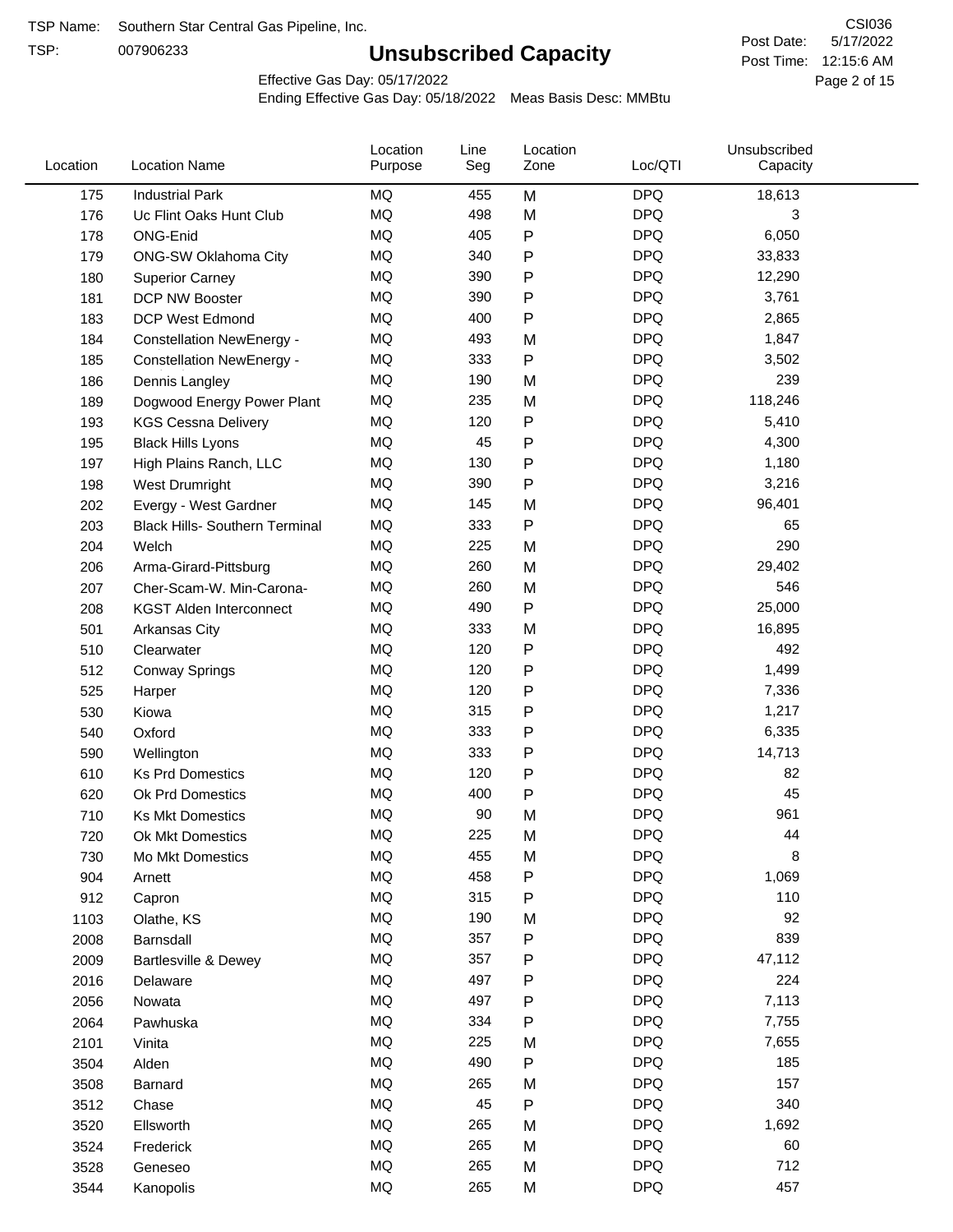TSP: 

# **Unsubscribed Capacity**

5/17/2022 Page 3 of 15 Post Time: 12:15:6 AM CSI036 Post Date:

Effective Gas Day: 05/17/2022

| Location | <b>Location Name</b>        | Location<br>Purpose | Line<br>Seg | Location<br>Zone | Loc/QTI    | Unsubscribed<br>Capacity |  |
|----------|-----------------------------|---------------------|-------------|------------------|------------|--------------------------|--|
| 3548     | Lincoln                     | <b>MQ</b>           | 265         | M                | <b>DPQ</b> | 4,528                    |  |
| 3551     | Lucas                       | MQ                  | 265         | M                | <b>DPQ</b> | 711                      |  |
| 3553     | Luray                       | <b>MQ</b>           | 265         | M                | <b>DPQ</b> | 77                       |  |
| 3555     | Minneapolis                 | <b>MQ</b>           | 265         | M                | <b>DPQ</b> | 1,424                    |  |
| 3572     | Raymond                     | <b>MQ</b>           | 490         | P                | <b>DPQ</b> | 75                       |  |
| 3576     | Sylvan Grove                | MQ                  | 265         | M                | <b>DPQ</b> | 134                      |  |
| 3588     | Vesper                      | MQ                  | 265         | M                | <b>DPQ</b> | 42                       |  |
| 3608     | Beloit                      | MQ                  | 265         | M                | <b>DPQ</b> | 12,605                   |  |
| 3610     | <b>Burr Oak</b>             | MQ                  | 265         | M                | <b>DPQ</b> | 168                      |  |
| 3612     | Cawker City                 | MQ                  | 265         | M                | <b>DPQ</b> | 625                      |  |
| 3616     | Downs                       | MQ                  | 265         | M                | <b>DPQ</b> | 382                      |  |
| 3620     | Esbon                       | <b>MQ</b>           | 265         | M                | <b>DPQ</b> | 63                       |  |
| 3624     | Formosa                     | <b>MQ</b>           | 265         | M                | <b>DPQ</b> | 120                      |  |
| 3628     | Glen Elder                  | <b>MQ</b>           | 265         | M                | <b>DPQ</b> | 125                      |  |
| 3640     | Jewell                      | MQ                  | 265         | M                | <b>DPQ</b> | 66                       |  |
| 3648     | Lebanon                     | MQ                  | 265         | M                | <b>DPQ</b> | 178                      |  |
| 3652     | Mankato                     | MQ                  | 265         | M                | <b>DPQ</b> | 1,807                    |  |
| 3654     | Montrose                    | MQ                  | 265         | M                | <b>DPQ</b> | 192                      |  |
| 3660     | Osborne                     | MQ                  | 265         | M                | <b>DPQ</b> | 4,776                    |  |
| 3676     | Smith Center                | MQ                  | 265         | M                | <b>DPQ</b> | 1,401                    |  |
| 4812     | Carthage, Jasper, & Lamar   | <b>MQ</b>           | 450         | M                | <b>DPQ</b> | 5,570                    |  |
| 5002     | <b>East Liberty Receipt</b> | M <sub>2</sub>      | 260         | M                | <b>RPQ</b> | 42,602                   |  |
| 6565     | Murray Gil Plant            | <b>MQ</b>           | 120         | P                | <b>DPQ</b> | 166,038                  |  |
| 6704     | Atlanta                     | <b>MQ</b>           | 333         | M                | <b>DPQ</b> | 107                      |  |
| 6706     | Augusta & Leon              | MQ                  | 295         | ${\sf P}$        | <b>DPQ</b> | 46,347                   |  |
| 6712     | Benton                      | MQ                  | 300         | M                | <b>DPQ</b> | 22                       |  |
| 6714     | <b>Burden</b>               | MQ                  | 333         | M                | <b>DPQ</b> | 137                      |  |
| 6716     | Cambridge                   | MQ                  | 333         | M                | <b>DPQ</b> | 83                       |  |
| 6720     | Dexter                      | MQ                  | 333         | M                | <b>DPQ</b> | 128                      |  |
| 6722     | Douglas                     | <b>MQ</b>           | 295         | P                | <b>DPQ</b> | 4,069                    |  |
| 6724     | El Dorado                   | <b>MQ</b>           | 300         | M                | <b>DPQ</b> | 14,336                   |  |
| 6764     | Potwin                      | <b>MQ</b>           | 300         | M                | <b>DPQ</b> | 125                      |  |
| 6780     | Towanda                     | MQ                  | 300         | M                | <b>DPQ</b> | 6                        |  |
| 6828     | Grenola                     | MQ                  | 333         | M                | <b>DPQ</b> | 127                      |  |
| 6852     | Madison                     | MQ                  | 140         | M                | <b>DPQ</b> | 379                      |  |
| 6860     | Olpe                        | MQ                  | 140         | M                | <b>DPQ</b> | 129                      |  |
| 7158     | <b>OFS Maysville</b>        | M2                  | 385         | P                | <b>RPQ</b> | 2,486                    |  |
| 9012     | Circleville                 | MQ                  | 90          | M                | <b>DPQ</b> | 133                      |  |
| 9020     | Everest                     | MQ                  | 90          | M                | <b>DPQ</b> | 167                      |  |
| 9024     | Fairview                    | $\sf{MQ}$           | 90          | M                | <b>DPQ</b> | 171                      |  |
| 9026     | <b>Falls City</b>           | MQ                  | 90          | M                | <b>DPQ</b> | 12,490                   |  |
| 9032     | Hamlin                      | MQ                  | 90          | M                | <b>DPQ</b> | 50                       |  |
| 9034     | Hiawatha                    | MQ                  | 90          | M                | <b>DPQ</b> | 2,895                    |  |
| 9036     | Holton                      | MQ                  | 90          | M                | <b>DPQ</b> | 4,675                    |  |
| 9038     | Horton                      | MQ                  | 90          | M                | <b>DPQ</b> | 1,821                    |  |
| 9040     | Huron                       | MQ                  | 90          | M                | <b>DPQ</b> | 30                       |  |
| 9042     | Highland & Robinson         | MQ                  | 90          | M                | <b>DPQ</b> | 844                      |  |
| 9052     | Morrill                     | MQ                  | 90          | M                | <b>DPQ</b> | 228                      |  |
| 9054     | Muscotah                    | $\sf{MQ}$           | 90          | M                | <b>DPQ</b> | 612                      |  |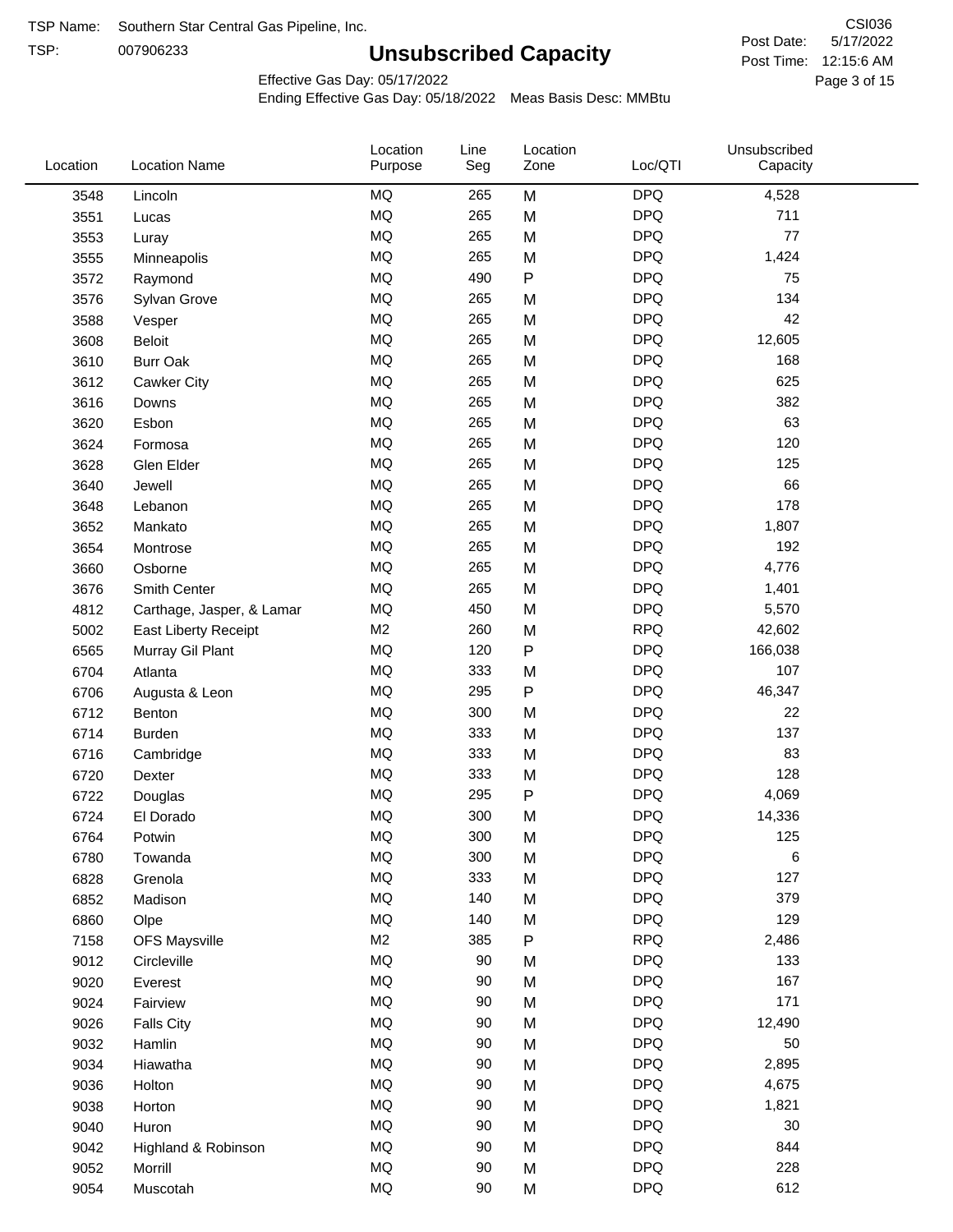TSP:

# **Unsubscribed Capacity**

5/17/2022 Page 4 of 15 Post Time: 12:15:6 AM CSI036 Post Date:

Effective Gas Day: 05/17/2022

| Location | <b>Location Name</b>            | Location<br>Purpose | Line<br>Seg | Location<br>Zone | Loc/QTI    | Unsubscribed<br>Capacity |  |
|----------|---------------------------------|---------------------|-------------|------------------|------------|--------------------------|--|
| 9057     | Netawaka                        | <b>MQ</b>           | 90          | M                | <b>DPQ</b> | 48                       |  |
| 9059     | Nortonville & Winchester        | <b>MQ</b>           | 180         | M                | <b>DPQ</b> | 12                       |  |
| 9064     | Oskaloosa                       | MQ                  | 180         | M                | <b>DPQ</b> | 177                      |  |
| 9066     | Ozawkie                         | <b>MQ</b>           | 180         | M                | <b>DPQ</b> | 231                      |  |
| 9075     | Reserve                         | <b>MQ</b>           | 90          | M                | <b>DPQ</b> | 72                       |  |
| 9079     | Sabetha                         | <b>MQ</b>           | 90          | M                | <b>DPQ</b> | 11,276                   |  |
| 9091     | <b>Valley Falls</b>             | <b>MQ</b>           | 180         | M                | <b>DPQ</b> | 1,271                    |  |
| 9093     | Wathena, Elwood & Troy          | <b>MQ</b>           | 250         | M                | <b>DPQ</b> | 6,996                    |  |
| 9095     | Whiting                         | MQ                  | 90          | M                | <b>DPQ</b> | 40                       |  |
| 9097     | Willis                          | <b>MQ</b>           | 90          | M                | <b>DPQ</b> | 208                      |  |
| 9657     | South Glavin, KS TB             | <b>MQ</b>           | 145         | M                | <b>DPQ</b> | 36,000                   |  |
| 9835     | Hutchinson                      | MQ                  | 490         | P                | <b>DPQ</b> | 279                      |  |
| 10731    | Chelin Pld                      | M <sub>2</sub>      | 315         | P                | <b>RPQ</b> | 12,086                   |  |
| 10847    | Olathe, KS East TB              | <b>MQ</b>           | 145         | M                | <b>DPQ</b> | 1,000                    |  |
| 10997    | EGT Jane - Receipt              | M <sub>2</sub>      | 423         | M                | <b>RPQ</b> | 146,982                  |  |
| 11138    | Anr Brown Emergency             | M <sub>2</sub>      | 90          | M                | <b>RPQ</b> | 23,860                   |  |
| 11377    | Transwestern Canadian - Rec.    | M <sub>2</sub>      | 458         | P                | <b>RPQ</b> | 56,705                   |  |
| 11435    | <b>OkTex Marsh Interconnect</b> | M <sub>2</sub>      | 458         | Ρ                | <b>RPQ</b> | 47,447                   |  |
| 11704    | Alba-Purcell-Neck City          | <b>MQ</b>           | 450         | M                | <b>DPQ</b> | 77                       |  |
| 11709    | Carl Junction                   | <b>MQ</b>           | 260         | M                | <b>DPQ</b> | 3,766                    |  |
| 11712    | Carterville                     | <b>MQ</b>           | 450         | M                | <b>DPQ</b> | 6,134                    |  |
| 11716    | Duenweg                         | <b>MQ</b>           | 450         | M                | <b>DPQ</b> | 1,984                    |  |
| 11740    | Joplin-Galloway                 | <b>MQ</b>           | 450         | M                | <b>DPQ</b> | 44,900                   |  |
| 11772    | <b>Reddings Mill</b>            | <b>MQ</b>           | 225         | M                | <b>DPQ</b> | 370                      |  |
| 11776    | Saginaw                         | <b>MQ</b>           | 450         | M                | <b>DPQ</b> | 82                       |  |
| 11778    | Smithfield                      | <b>MQ</b>           | 260         | M                | <b>DPQ</b> | 50                       |  |
| 11779    | <b>Stones Corner</b>            | <b>MQ</b>           | 450         | M                | <b>DPQ</b> | 67                       |  |
| 11792    | Webb City                       | <b>MQ</b>           | 450         | M                | <b>DPQ</b> | 3,052                    |  |
| 12723    | DCP - Kingfisher                | M <sub>2</sub>      | 400         | P                | <b>RPQ</b> | 12,876                   |  |
| 12782    | Herndon Pld                     | M <sub>2</sub>      | 333         | M                | <b>RPQ</b> | 2,822                    |  |
| 13011    | <b>OGT Mutual</b>               | M <sub>2</sub>      | 458         | Ρ                | <b>RPQ</b> | 102,797                  |  |
| 13144    | Own Resources - Waverly         | M <sub>2</sub>      | 490         | P                | <b>RPQ</b> | 29,475                   |  |
| 13194    | <b>Superior Carney Plant</b>    | M <sub>2</sub>      | 390         | P                | <b>RPQ</b> | 36,616                   |  |
| 13565    | St. Francis                     | M <sub>2</sub>      | 490         | Ρ                | <b>RPQ</b> | 17,798                   |  |
| 13604    | Olathe, KS Naval Base TB        | MQ                  | 190         | M                | <b>DPQ</b> | 4,000                    |  |
| 13644    | Kansas City, Kansas             | MQ                  | 115         | M                | <b>DPQ</b> | 170,108                  |  |
| 13735    | State Line Pld                  | M <sub>2</sub>      | 490         | P                | <b>RPQ</b> | 15,750                   |  |
| 13745    | Kansas City, MO                 | MQ                  | 195         | M                | <b>DPQ</b> | 165,756                  |  |
| 13746    | Grain Valley & Lake Lotawana    | MQ                  | 235         | M                | <b>DPQ</b> | 223,050                  |  |
| 13747    | Kentucky Avenue                 | MQ                  | 235         | M                | <b>DPQ</b> | 60,000                   |  |
| 13748    | 47th & 71st & Stateline         | MQ                  | 115         | M                | <b>DPQ</b> | 267,453                  |  |
| 13906    | Bonny Reservoir Pld             | M <sub>2</sub>      | 490         | Ρ                | <b>RPQ</b> | 44,606                   |  |
| 14027    | Mullendore Pld                  | M <sub>2</sub>      | 335         | P                | <b>RPQ</b> | 6,646                    |  |
| 14155    | Chase County Pld                | M <sub>2</sub>      | 140         | M                | <b>RPQ</b> | 3,841                    |  |
| 14377    | DCP Mustang Plt                 | M <sub>2</sub>      | 340         | Ρ                | <b>RPQ</b> | 11,744                   |  |
| 14391    | <b>REP - North Williams</b>     | M <sub>2</sub>      | 495         | M                | <b>RPQ</b> | 32,434                   |  |
| 14513    | Cimarron Pipeline               | M <sub>2</sub>      | 315         | P                | <b>RPQ</b> | 9,761                    |  |
| 14872    | Own Resources - Wray            | M <sub>2</sub>      | 490         | P                | <b>RPQ</b> | 16,513                   |  |
| 14965    | CIG Riner                       | M <sub>2</sub>      | 490         | P                | <b>RPQ</b> | 51,538                   |  |
|          |                                 |                     |             |                  |            |                          |  |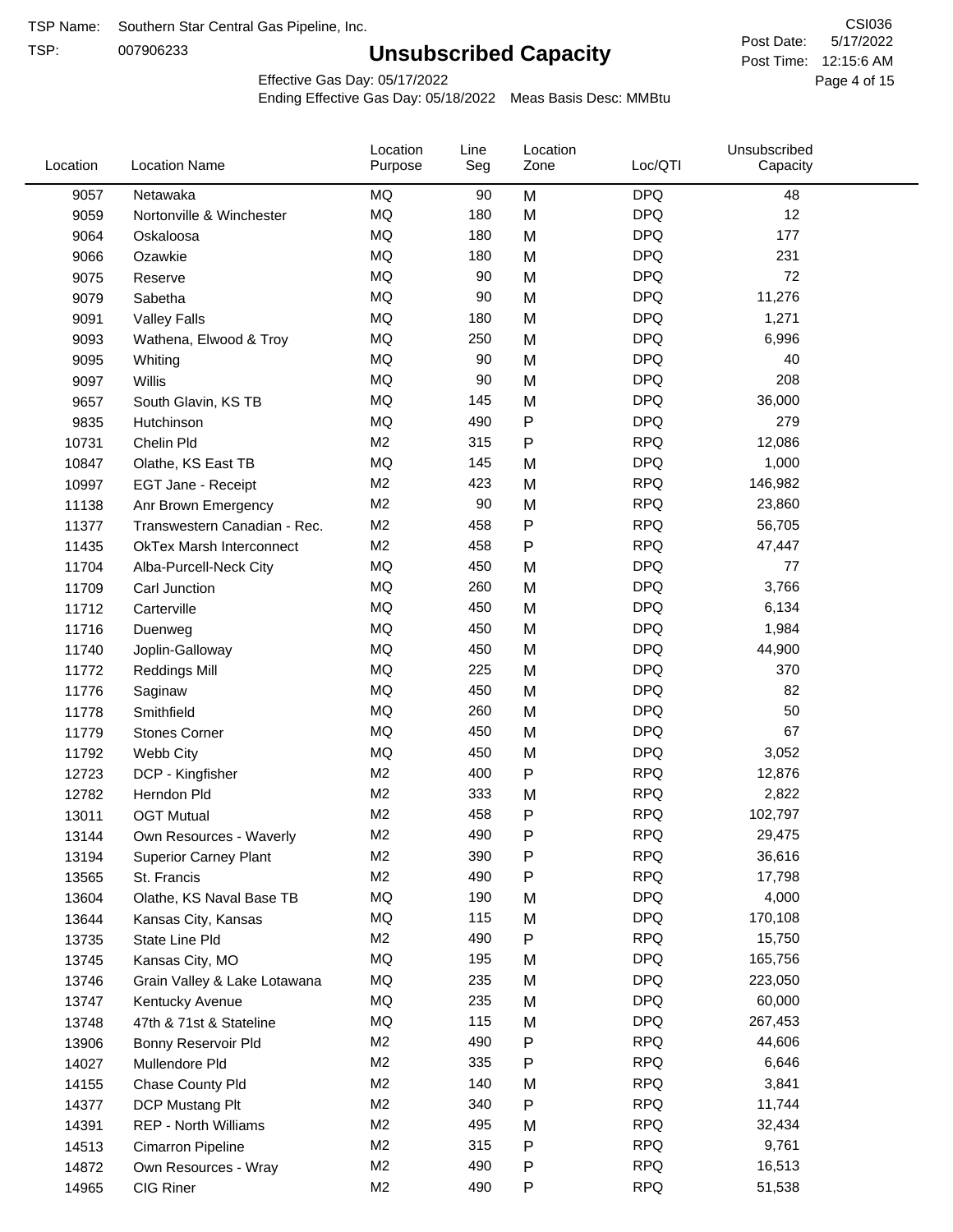TSP:

# **Unsubscribed Capacity**

5/17/2022 Page 5 of 15 Post Time: 12:15:6 AM CSI036 Post Date:

Effective Gas Day: 05/17/2022

| Location | <b>Location Name</b>               | Location<br>Purpose | Line<br>Seg | Location<br>Zone | Loc/QTI    | Unsubscribed<br>Capacity |  |
|----------|------------------------------------|---------------------|-------------|------------------|------------|--------------------------|--|
| 14971    | <b>KGST Ark River</b>              | M2                  | 130         | ${\sf P}$        | <b>RPQ</b> | 56,934                   |  |
| 15011    | <b>EOIT Noble</b>                  | M <sub>2</sub>      | 400         | ${\sf P}$        | <b>RPQ</b> | 46,050                   |  |
| 15012    | Cleveland Mo                       | MQ                  | 235         | M                | <b>DPQ</b> | 26                       |  |
| 15020    | East Lynne & Garden City           | <b>MQ</b>           | 235         | M                | <b>DPQ</b> | 830                      |  |
| 15024    | Freeman                            | <b>MQ</b>           | 235         | M                | <b>DPQ</b> | 76                       |  |
| 15032    | Holden                             | <b>MQ</b>           | 235         | M                | <b>DPQ</b> | 4,017                    |  |
| 15044    | Kingsville                         | MQ                  | 235         | M                | <b>DPQ</b> | 41                       |  |
| 15050    | Lone Jack                          | <b>MQ</b>           | 235         | M                | <b>DPQ</b> | 288                      |  |
| 15064    | Peculiar                           | <b>MQ</b>           | 235         | M                | <b>DPQ</b> | 2,265                    |  |
| 15066    | Pleasant Hill                      | MQ                  | 235         | M                | <b>DPQ</b> | 4,776                    |  |
| 15117    | Hulah                              | M2                  | 335         | ${\sf P}$        | <b>RPQ</b> | 2,730                    |  |
| 15142    | <b>EOIT McClain</b>                | M <sub>2</sub>      | 385         | ${\sf P}$        | <b>RPQ</b> | 91,338                   |  |
| 15216    | Dearborn MO                        | MQ                  | 250         | M                | <b>DPQ</b> | 1,372                    |  |
| 15223    | Nimrod                             | M <sub>2</sub>      | 340         | ${\sf P}$        | <b>RPQ</b> | 23,446                   |  |
| 15236    | Questar Skull Creek                | M <sub>2</sub>      | 490         | ${\sf P}$        | <b>RPQ</b> | 48,874                   |  |
| 15253    | DCP - Cimarron Plant               | M <sub>2</sub>      | 458         | $\mathsf{P}$     | <b>RPQ</b> | 117,425                  |  |
| 15256    | New Market & Trimble               | <b>MQ</b>           | 250         | M                | <b>DPQ</b> | 92                       |  |
| 15266    | <b>CIG Floris</b>                  | M <sub>2</sub>      | 315         | P                | <b>RPQ</b> | 81,012                   |  |
| 15300    | <b>OFS Stateline</b>               | M <sub>2</sub>      | 458         | ${\sf P}$        | <b>RPQ</b> | 48,284                   |  |
| 15343    | St. Francis Pld                    | M <sub>2</sub>      | 490         | P                | <b>RPQ</b> | 13,960                   |  |
| 15405    | Golden Gas Pld                     | M <sub>2</sub>      | 315         | ${\sf P}$        | <b>RPQ</b> | 25,274                   |  |
| 15430    | Velma Gas Plant                    | M <sub>2</sub>      | 385         | ${\sf P}$        | <b>RPQ</b> | 53,846                   |  |
| 15433    | Scout - Satanta                    | M <sub>2</sub>      | 130         | ${\sf P}$        | <b>RPQ</b> | 185,442                  |  |
| 15857    | DCP - Sholem                       | M <sub>2</sub>      | 385         | ${\sf P}$        | <b>RPQ</b> | 2,182                    |  |
| 15907    | Cowley Gas Systems, LLC            | M <sub>2</sub>      | 333         | M                | <b>RPQ</b> | 3,084                    |  |
| 16013    | South Olathe TB                    | MQ                  | 145         | M                | <b>DPQ</b> | 24,000                   |  |
| 16289    | Scout - Jayhawk                    | M2                  | 130         | P                | <b>RPQ</b> | 122,886                  |  |
| 16294    | Wamsutter - Echo Springs           | M <sub>2</sub>      | 490         | ${\sf P}$        | <b>RPQ</b> | 223,278                  |  |
| 16376    | Salt Plains Storage                | M <sub>2</sub>      | 315         | P                | <b>RPQ</b> | 225,257                  |  |
| 16453    | <b>ETC Texas Pipeline Beaver</b>   | M <sub>2</sub>      | 315         | ${\sf P}$        | <b>RPQ</b> | 86,510                   |  |
| 16478    | <b>Envirotek Fuel Systems Inc</b>  | M <sub>2</sub>      | 497         | ${\sf P}$        | <b>RPQ</b> | 4,818                    |  |
| 16508    | Blue Jacket                        | MQ                  | 225         | M                | <b>DPQ</b> | 81                       |  |
| 16516    | Commerce                           | MQ                  | 225         | M                | <b>DPQ</b> | 6,869                    |  |
| 16532    | Hockerville                        | MQ                  | 225         | M                | <b>DPQ</b> | 219                      |  |
| 16534    | Quapaw                             | M <sub>2</sub>      | 225         | M                | <b>RPQ</b> | 29,362                   |  |
| 16552    | Miami                              | MQ                  | 225         | M                | <b>DPQ</b> | 28,664                   |  |
| 16562    | Republican                         | M2                  | 490         | ${\sf P}$        | <b>RPQ</b> | 108,219                  |  |
| 16568    | Quapaw                             | MQ                  | 225         | M                | <b>DPQ</b> | 342                      |  |
| 16582    | EnergyVest - W Lenapah             | M <sub>2</sub>      | 225         | M                | <b>RPQ</b> | 17,625                   |  |
| 16583    | Cranor Tap                         | M <sub>2</sub>      | 497         | P                | <b>RPQ</b> | 6,060                    |  |
| 16584    | Oneok Westex Hemphill              | M <sub>2</sub>      | 458         | P                | <b>RPQ</b> | 39,428                   |  |
| 16592    | <b>TIGT Sugar Creek</b>            | M <sub>2</sub>      | 235         | M                | <b>RPQ</b> | 15,186                   |  |
| 16593    | <b>TIGT Glavin</b>                 | M <sub>2</sub>      | 190         | M                | <b>RPQ</b> | 113,678                  |  |
| 16604    | Osage Hills                        | M <sub>2</sub>      | 357         | P                | <b>RPQ</b> | 10,303                   |  |
| 16620    | <b>ETC Texas Pipeline Canadian</b> | M <sub>2</sub>      | 458         | P                | <b>RPQ</b> | 39,194                   |  |
| 16621    | <b>ETC Texas Pipeline Hemphill</b> | M <sub>2</sub>      | 458         | P                | <b>RPQ</b> | 61,340                   |  |
| 16667    | ECQ Pipeline - Powell              | M <sub>2</sub>      | 117         | M                | <b>RPQ</b> | 13,610                   |  |
| 16679    | Fox Plant                          | M <sub>2</sub>      | 385         | P                | <b>RPQ</b> | 5,174                    |  |
| 16746    | Roxanna                            | M <sub>2</sub>      | 495         | M                | <b>RPQ</b> | 4,505                    |  |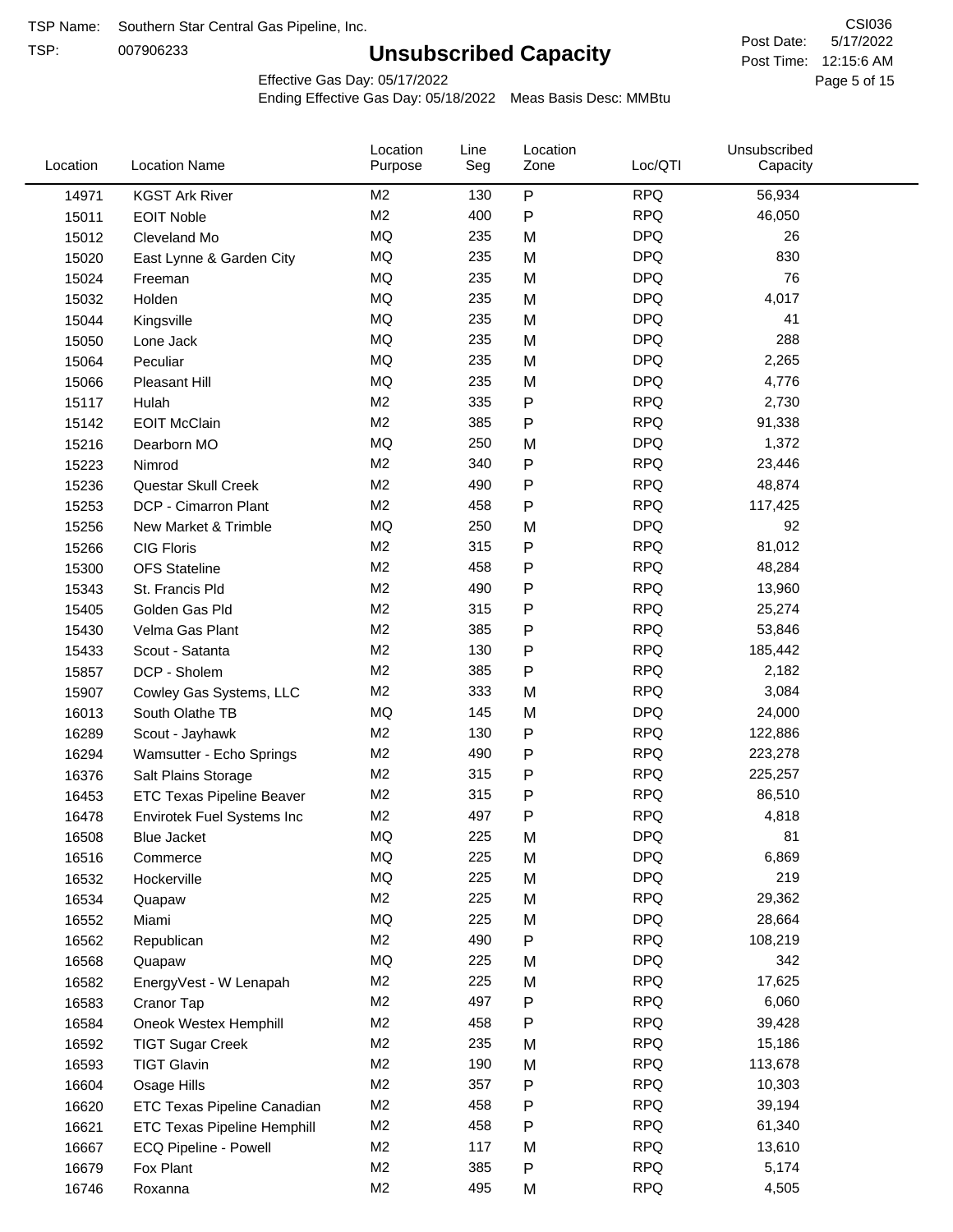TSP:

# **Unsubscribed Capacity**

5/17/2022 Page 6 of 15 Post Time: 12:15:6 AM CSI036 Post Date:

Unsubscribed

Effective Gas Day: 05/17/2022

Location

Ending Effective Gas Day: 05/18/2022 Meas Basis Desc: MMBtu

Line

Location

| Location | <b>Location Name</b>             | Purpose        | Seg | Zone         | Loc/QTI    | Capacity |  |
|----------|----------------------------------|----------------|-----|--------------|------------|----------|--|
| 16747    | RedBud-Thayer Tap                | M <sub>2</sub> | 495 | M            | <b>RPQ</b> | 4,872    |  |
| 16750    | Dilworth Rms                     | M <sub>2</sub> | 333 | P            | <b>RPQ</b> | 5,334    |  |
| 16757    | River Rock - Fireside            | M <sub>2</sub> | 495 | M            | <b>RPQ</b> | 66,400   |  |
| 16774    | River Rock - E Lenapah           | M <sub>2</sub> | 225 | M            | <b>RPQ</b> | 17,605   |  |
| 16794    | <b>NNG Kiowa</b>                 | M <sub>2</sub> | 130 | P            | <b>RPQ</b> | 73,872   |  |
| 16798    | <b>Endeavor Energy Resources</b> | M <sub>2</sub> | 225 | M            | <b>RPQ</b> | 9,982    |  |
| 16802    | Sunwest                          | M <sub>2</sub> | 117 | M            | <b>RPQ</b> | 6,183    |  |
| 16806    | Bluco- East Wann                 | M <sub>2</sub> | 225 | M            | <b>RPQ</b> | 8,850    |  |
| 16807    | Bitter Creek Eckley Pld-Yuma     | M <sub>2</sub> | 490 | P            | <b>RPQ</b> | 35,096   |  |
| 16812    | <b>RiverGas</b>                  | M <sub>2</sub> | 95  | M            | <b>RPQ</b> | 5,590    |  |
| 16813    | Cheyenne Plains - Sand Dune      | M <sub>2</sub> | 130 | P            | <b>RPQ</b> | 395,434  |  |
| 16817    | <b>Midwest Energy</b>            | M <sub>2</sub> | 495 | M            | <b>RPQ</b> | 7,179    |  |
| 16819    | River Rock- Keeton               | M <sub>2</sub> | 225 | M            | <b>RPQ</b> | 9,535    |  |
| 16820    | Superior - Hemphill              | M <sub>2</sub> | 458 | Ρ            | <b>RPQ</b> | 50,052   |  |
| 16821    | Yuma West                        | M <sub>2</sub> | 490 | $\mathsf{P}$ | <b>RPQ</b> | 15,688   |  |
| 16822    | Jayhawk PLD                      | M <sub>2</sub> | 95  | M            | <b>RPQ</b> | 4,292    |  |
| 16824    | Coon Creek                       | M <sub>2</sub> | 497 | P            | <b>RPQ</b> | 8,858    |  |
| 16835    | Shiloh                           | M <sub>2</sub> | 495 | M            | <b>RPQ</b> | 8,573    |  |
| 16836    | Evergy - South Harper            | MQ             | 235 | M            | <b>DPQ</b> | 86,400   |  |
| 16837    | <b>EKAE Ethanol Plant</b>        | MQ             | 496 | M            | <b>DPQ</b> | 1,397    |  |
| 16840    | Nearman Creek Power Plant        | MQ             | 195 | M            | <b>DPQ</b> | 28,800   |  |
| 16844    | <b>Montgomery County</b>         | M <sub>2</sub> | 260 | M            | <b>RPQ</b> | 8,000    |  |
| 16848    | Colt-Liberty                     | M <sub>2</sub> | 260 | M            | <b>RPQ</b> | 4,000    |  |
| 16849    | City of Mulvane Power Plant      | MQ             | 120 | $\mathsf{P}$ | <b>DPQ</b> | 2,880    |  |
| 16850    | Escalera - Cow Creek             | M <sub>2</sub> | 490 | Ρ            | <b>RPQ</b> | 66,094   |  |
| 16852    | Southeastern KS P/L Wilson       | M <sub>2</sub> | 495 | M            | <b>RPQ</b> | 60,000   |  |
| 16857    | Superior - Cashion               | M <sub>2</sub> | 400 | Ρ            | <b>RPQ</b> | 10,482   |  |
| 16862    | Superior - Perkins               | M <sub>2</sub> | 390 | $\mathsf{P}$ | <b>RPQ</b> | 21,660   |  |
| 16865    | RedBud-Mound Valley              | M <sub>2</sub> | 260 | M            | <b>RPQ</b> | 8,000    |  |
| 16871    | <b>TIGT Grant</b>                | M <sub>2</sub> | 130 | Ρ            | <b>RPQ</b> | 50,000   |  |
| 16872    | River Rock - Jayhawk             | M <sub>2</sub> | 495 | M            | <b>RPQ</b> | 57,579   |  |
| 16873    | Layne Energy Sycamore            | M <sub>2</sub> | 495 | M            | <b>RPQ</b> | 15,000   |  |
| 16875    | Crenshaw Road                    | MQ             | 455 | M            | <b>DPQ</b> | 33,611   |  |
| 16877    | Acme Energy Services, Inc.       | M <sub>2</sub> | 260 | M            | <b>RPQ</b> | 8,000    |  |
| 16880    | Cottonwood                       | M <sub>2</sub> | 235 | M            | <b>RPQ</b> | 1,000    |  |
| 16883    | Cherryvale Boorigie PLd          | M <sub>2</sub> | 495 | M            | <b>RPQ</b> | 34,135   |  |
| 16884    | <b>Keystone Delivery</b>         | MQ             | 390 | Ρ            | <b>DPQ</b> | 6,067    |  |
| 16890    | ADM/Deerfield                    | MQ             | 95  | M            | <b>DPQ</b> | 6,078    |  |
| 16891    | <b>KP Liberty</b>                | M <sub>2</sub> | 260 | M            | <b>RPQ</b> | 8,300    |  |
| 16897    | REP - South Williams             | M <sub>2</sub> | 117 | M            | <b>RPQ</b> | 30,198   |  |
| 16905    | NEOK Production Company,         | M <sub>2</sub> | 225 | M            | <b>RPQ</b> | 7,970    |  |
| 16908    | River Rock - Ft. Scott           | M <sub>2</sub> | 495 | M            | <b>RPQ</b> | 54,600   |  |
| 16911    | Evergy - Lake Road               | MQ             | 250 | M            | <b>DPQ</b> | 34,400   |  |
| 16912    | Targa - Waynoka                  | M <sub>2</sub> | 315 | Ρ            | <b>RPQ</b> | 157,111  |  |
| 16916    | Kansas Ethanol, LLC              | MQ             | 490 | Ρ            | <b>DPQ</b> | 3,500    |  |
| 16917    | Downstream Casino                | MQ             | 225 | M            | <b>DPQ</b> | 1,510    |  |
| 16918    | Show Me Ethanol                  | MQ             | 425 | M            | <b>DPQ</b> | 6,623    |  |
| 16922    | <b>Timberline Energy</b>         | M <sub>2</sub> | 340 | P            | <b>RPQ</b> | 6,846    |  |
| 16923    | <b>Mid-Continent Market</b>      | MQ             | 120 | Ρ            | <b>DPQ</b> | 30,000   |  |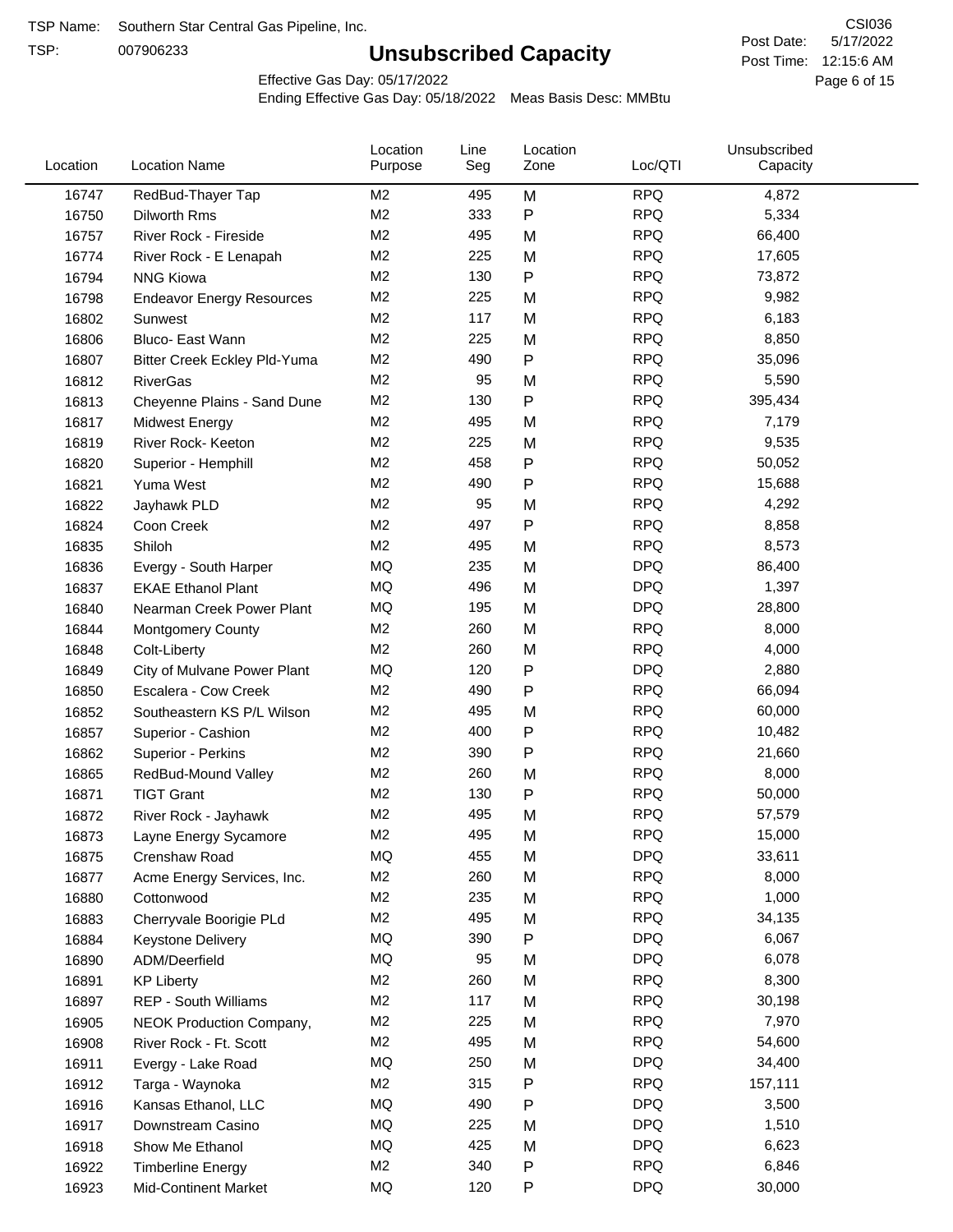TSP:

# **Unsubscribed Capacity**

5/17/2022 Page 7 of 15 Post Time: 12:15:6 AM CSI036 Post Date:

Effective Gas Day: 05/17/2022

| Location | <b>Location Name</b>           | Location<br>Purpose | Line<br>Seg | Location<br>Zone | Loc/QTI    | Unsubscribed<br>Capacity |  |
|----------|--------------------------------|---------------------|-------------|------------------|------------|--------------------------|--|
| 16931    | Midwest Energy - Goodman       | MQ                  | 490         | ${\sf P}$        | <b>DPQ</b> | 8,000                    |  |
| 16933    | Westar Emporia Energy          | MQ                  | 140         | M                | <b>DPQ</b> | 106,202                  |  |
| 16935    | River Rock - Graybill          | M <sub>2</sub>      | 260         | M                | <b>RPQ</b> | 23,168                   |  |
| 16941    | REP - Independence CDP         | M <sub>2</sub>      | 117         | M                | <b>RPQ</b> | 29,270                   |  |
| 16942    | <b>Big Timber</b>              | M <sub>2</sub>      | 490         | P                | <b>RPQ</b> | 49,356                   |  |
| 16945    | ETC Texas Pipeline Antelope    | M <sub>2</sub>      | 458         | $\mathsf{P}$     | <b>RPQ</b> | 110,000                  |  |
| 16949    | Summit Branson                 | MQ                  | 455         | M                | <b>DPQ</b> | 62,208                   |  |
| 16952    | <b>Overland Park</b>           | MQ                  | 115         | M                | <b>DPQ</b> | 77,485                   |  |
| 16953    | Merriam                        | MQ                  | 115         | M                | <b>DPQ</b> | 123,624                  |  |
| 16955    | Mustang Gas Products, LLC      | M <sub>2</sub>      | 405         | P                | <b>RPQ</b> | 25,550                   |  |
| 16956    | Superior - Ford                | M <sub>2</sub>      | 130         | P                | <b>RPQ</b> | 17,375                   |  |
| 16962    | Summit Sedalia                 | MQ                  | 235         | M                | <b>DPQ</b> | 0                        |  |
| 16967    | Noble Energy - Lilli           | M <sub>2</sub>      | 490         | P                | <b>RPQ</b> | 40,863                   |  |
| 16972    | <b>ONG Norman</b>              | <b>MQ</b>           | 385         | P                | <b>DPQ</b> | 40                       |  |
| 16975    | Superior - Spring Creek        | M <sub>2</sub>      | 315         | $\mathsf{P}$     | <b>RPQ</b> | 7,680                    |  |
| 16976    | Bettis Asphalt & Construction  | MQ                  | 180         | M                | <b>DPQ</b> | 3,216                    |  |
| 16977    | <b>KGS Kansas Star Casino</b>  | MQ                  | 333         | $\mathsf{P}$     | <b>DPQ</b> | 144                      |  |
| 16980    | <b>Black Hills Colwich</b>     | MQ                  | 120         | P                | <b>DPQ</b> | 9,995                    |  |
| 16981    | Superior - Bellmon             | M <sub>2</sub>      | 380         | P                | <b>RPQ</b> | 63,800                   |  |
| 16983    | DCP Midstream - Ellis          | MQ                  | 458         | P                | <b>DPQ</b> | 6,702                    |  |
| 16988    | Atmos Energy - W. Lawrence     | MQ                  | 180         | M                | <b>DPQ</b> | 127                      |  |
| 16991    | Williams Midstream North Alva  | MQ                  | 315         | $\mathsf{P}$     | <b>DPQ</b> | 1,992                    |  |
| 16992    | <b>ONG Ottawa</b>              | <b>MQ</b>           | 225         | M                | <b>DPQ</b> | 0                        |  |
| 16993    | Farmer's Gas                   | MQ                  | 130         | P                | <b>DPQ</b> | 9,000                    |  |
| 16996    | Scout Sublette Delivery        | MQ                  | 130         | $\mathsf{P}$     | <b>DPQ</b> | 100                      |  |
| 16997    | Devon Energy Medford Station   | M <sub>2</sub>      | 315         | $\mathsf{P}$     | <b>RPQ</b> | 30,000                   |  |
| 16998    | Cheyenne Light, Fuel and       | MQ                  | 490         | P                | <b>DPQ</b> | 90,800                   |  |
| 16999    | ETC - Crescent                 | M <sub>2</sub>      | 400         | P                | <b>RPQ</b> | 35,000                   |  |
| 17000    | Bourbon County, KS -           | MQ                  | 95          | M                | <b>DPQ</b> | 1                        |  |
| 17003    | Sunflower Electric Rubart      | MQ                  | 130         | P                | <b>DPQ</b> | 48,808                   |  |
| 17004    | <b>NGPL Beaver</b>             | MQ                  | 315         | Ρ                | <b>DPQ</b> | 175,000                  |  |
| 17005    | ETC - Rose Valley (Delivery)   | MQ                  | 315         | P                | <b>DPQ</b> | 5,000                    |  |
| 17006    | ETC - Rose Valley              | M2                  | 315         | P                | <b>RPQ</b> | 195,226                  |  |
| 17008    | OMPA Lamb                      | MQ                  | 335         | P                | <b>DPQ</b> | 51,383                   |  |
| 17009    | Grasslands Energy Centennial   | M <sub>2</sub>      | 490         | P                | <b>RPQ</b> | 25,000                   |  |
| 17010    | Noble Keota Receipt            | M <sub>2</sub>      | 490         | $\mathsf{P}$     | <b>RPQ</b> | 52,200                   |  |
| 17011    | Noble Keota Delivery           | <b>MQ</b>           | 490         | P                | <b>DPQ</b> | 52,200                   |  |
| 17013    | Enlink - Battle Ridge          | M <sub>2</sub>      | 390         | $\mathsf{P}$     | <b>RPQ</b> | 31,824                   |  |
| 17021    | <b>TIGT Yuma</b>               | M <sub>2</sub>      | 490         | $\mathsf{P}$     | <b>RPQ</b> | 24,562                   |  |
| 17033    | Kickapoo Nation School         | MQ                  | 90          | M                | <b>DPQ</b> | 300                      |  |
| 17034    | ENVIA Energy Oklahoma City,    | MQ                  | 400         | ${\sf P}$        | <b>DPQ</b> | 3,888                    |  |
| 17035    | Ameren Columbia                | MQ                  | 235         | M                | <b>DPQ</b> | 35,512                   |  |
| 17036    | <b>Coffeyville Resources</b>   | MQ                  | 260         | M                | <b>DPQ</b> | 39,992                   |  |
| 17050    | Atmos - Forest View            | MQ                  | 190         | M                | <b>DPQ</b> | 4,058                    |  |
| 17052    | ONG NW Oklahoma City           | MQ                  | 340         | Ρ                | <b>DPQ</b> | 39,000                   |  |
| 17054    | <b>ONG Guthrie</b>             | MQ                  | 400         | P                | <b>DPQ</b> | 4,799                    |  |
| 17055    | ETC Texas Pipeline Nash        | MQ                  | 458         | P                | <b>DPQ</b> | 1,500                    |  |
| 17056    | Blue Mountain - Chisholm Trail | M <sub>2</sub>      | 340         | P                | <b>RPQ</b> | 72,000                   |  |
| 17057    | City of Tonkawa                | MQ                  | 380         | P                | <b>DPQ</b> | 3,000                    |  |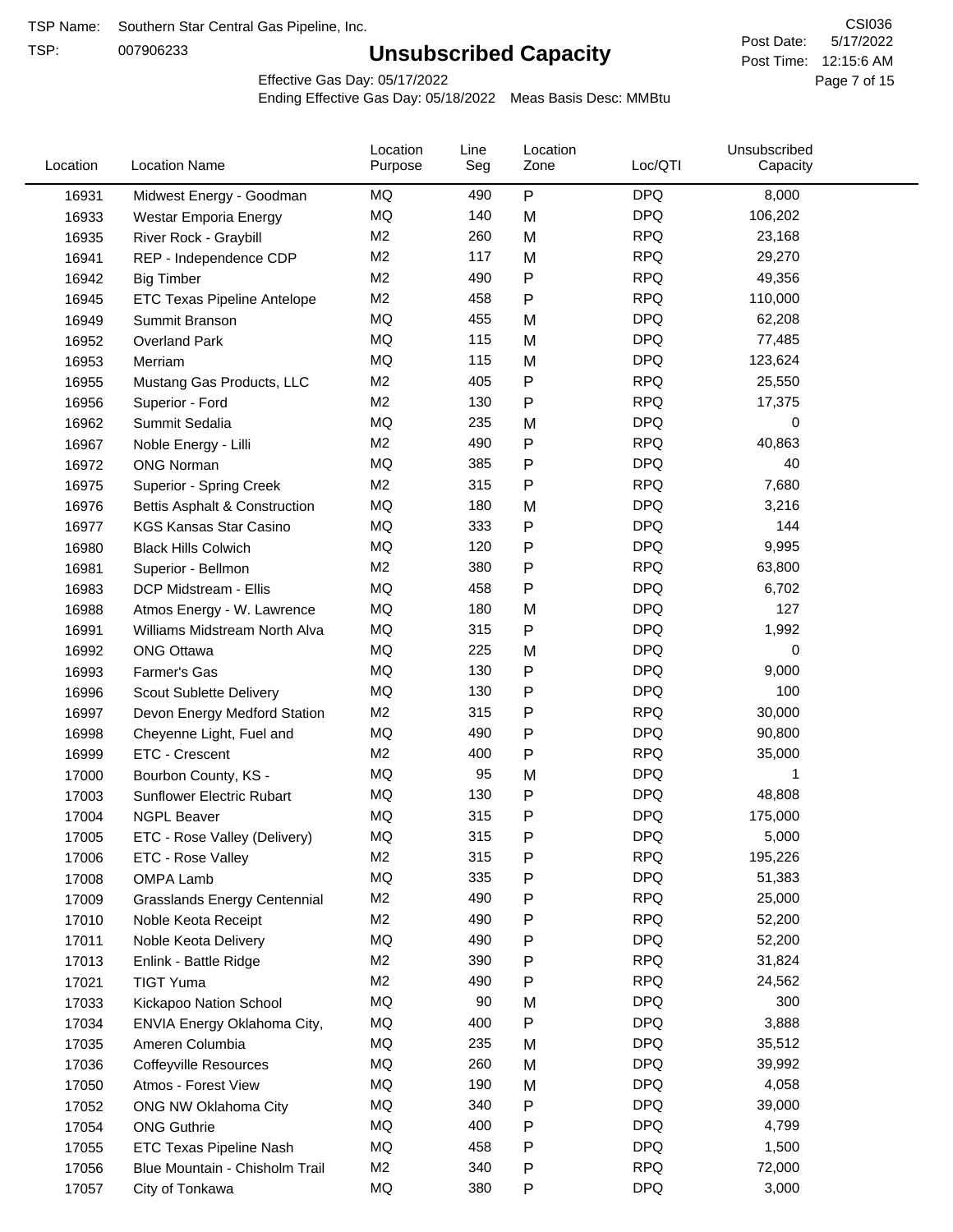TSP:

# **Unsubscribed Capacity**

5/17/2022 Page 8 of 15 Post Time: 12:15:6 AM CSI036 Post Date:

Effective Gas Day: 05/17/2022

| Location | <b>Location Name</b>           | Location<br>Purpose | Line<br>Seg | Location<br>Zone | Loc/QTI    | Unsubscribed<br>Capacity |  |
|----------|--------------------------------|---------------------|-------------|------------------|------------|--------------------------|--|
| 17058    | RPP - Hamm Landfill            | M2                  | 195         | M                | <b>RPQ</b> | 2,500                    |  |
| 17060    | Atmos-Elk City                 | MQ                  | 87          | M                | <b>DPQ</b> | 216                      |  |
| 17064    | Koch - Enid                    | MQ                  | 405         | P                | <b>DPQ</b> | 0                        |  |
| 17065    | Canyon - Redcliff (Receipt)    | M <sub>2</sub>      | 458         | Ρ                | <b>RPQ</b> | 180,000                  |  |
| 17066    | Canyon - Redcliff (Delivery)   | <b>MQ</b>           | 458         | Ρ                | <b>DPQ</b> | 6,175                    |  |
| 17067    | Blue Mountain - Chisholm Trail | M <sub>2</sub>      | 340         | Ρ                | <b>RPQ</b> | 70,000                   |  |
| 17068    | <b>EOIT Alfalfa</b>            | M <sub>2</sub>      | 458         | Ρ                | <b>RPQ</b> | 200,000                  |  |
| 17069    | <b>NGPL Carter</b>             | <b>MQ</b>           | 385         | Ρ                | <b>DPQ</b> | 65,000                   |  |
| 17080    | <b>ONEOK Bakken Pipeline</b>   | MQ                  | 490         | Ρ                | <b>DPQ</b> | 360                      |  |
| 17086    | NGPL - Mutual                  | MQ                  | 458         | P                | <b>DPQ</b> | 150,000                  |  |
| 17087    | REX-St.Joe                     | M <sub>2</sub>      | 250         | M                | <b>RPQ</b> | 78,606                   |  |
| 17091    | OGT - Maysville                | M2                  | 385         | Ρ                | <b>RPQ</b> | 110,000                  |  |
| 17096    | Northern Natural-Kiowa         | <b>MQ</b>           | 130         | Ρ                | <b>DPQ</b> | 100,000                  |  |
| 17104    | Black Hills - Plevna, KS TB    | <b>MQ</b>           | 130         | Ρ                | <b>DPQ</b> | 480                      |  |
| 17105    | WIC - Cheyenne Hub             | M <sub>2</sub>      | 490         | P                | <b>RPQ</b> | 144,000                  |  |
| 17112    | Topeka Biogas (Receipt)        | M <sub>2</sub>      | 180         | M                | <b>RPQ</b> | 3,600                    |  |
| 17113    | NGPL - Ford County Receipt     | M <sub>2</sub>      | 130         | $\mathsf{P}$     | <b>RPQ</b> | 190,400                  |  |
| 17119    | Waste Mgmt RNG Receipt         | M2                  | 400         | P                | <b>RPQ</b> | 2,976                    |  |
| 17404    | Anderson                       | <b>MQ</b>           | 423         | M                | <b>DPQ</b> | 1,130                    |  |
| 17406    | Ash Grove, Walnut Grove & Wil  | MQ                  | 455         | M                | <b>DPQ</b> | 2,595                    |  |
| 17408    | Aurora                         | MQ                  | 455         | M                | <b>DPQ</b> | 850                      |  |
| 17410    | <b>Billings Mo</b>             | MQ                  | 455         | M                | <b>DPQ</b> | 2,918                    |  |
| 17414    | Clever Mo                      | MQ                  | 455         | M                | <b>DPQ</b> | 738                      |  |
| 17416    | Crane Mo                       | <b>MQ</b>           | 455         | M                | <b>DPQ</b> | 2,944                    |  |
| 17418    | Diamond                        | MQ                  | 455         | M                | <b>DPQ</b> | 546                      |  |
| 17426    | Freistatt                      | MQ                  | 455         | M                | <b>DPQ</b> | 256                      |  |
| 17430    | Goodman                        | MQ                  | 423         | M                | <b>DPQ</b> | 625                      |  |
| 17448    | Lanagan                        | <b>MQ</b>           | 423         | M                | <b>DPQ</b> | 337                      |  |
| 17452    | Marionville                    | <b>MQ</b>           | 455         | M                | <b>DPQ</b> | 1,119                    |  |
| 17454    | Monett                         | MQ                  | 455         | M                | <b>DPQ</b> | 25,276                   |  |
| 17456    | Mt Vernon & Verona             | <b>MQ</b>           | 455         | M                | <b>DPQ</b> | 4,407                    |  |
| 17458    | Neosho                         | MQ                  | 455         | M                | <b>DPQ</b> | 8,597                    |  |
| 17460    | Noel & North Noel              | MQ                  | 423         | M                | <b>DPQ</b> | 19,472                   |  |
| 17462    | Nixa & Ozark                   | MQ                  | 455         | M                | <b>DPQ</b> | 5,340                    |  |
| 17464    | Pierce City                    | MQ                  | 455         | M                | <b>DPQ</b> | 3,281                    |  |
| 17466    | Pineville                      | MQ                  | 423         | M                | <b>DPQ</b> | 302                      |  |
| 17472    | Republic                       | MQ                  | 455         | M                | <b>DPQ</b> | 883                      |  |
| 17476    | Sarcoxie                       | MQ                  | 455         | M                | <b>DPQ</b> | 2,828                    |  |
| 17478    | Seneca                         | MQ                  | 225         | M                | <b>DPQ</b> | 9,873                    |  |
| 17492    | Wentworth                      | MQ                  | 455         | M                | <b>DPQ</b> | 193                      |  |
| 18328    | Goessel                        | MQ                  | 140         | M                | <b>DPQ</b> | 62                       |  |
| 18356    | Newton                         | MQ                  | 120         | Ρ                | <b>DPQ</b> | 21,538                   |  |
| 19000    | Scout Jayhawk Delivery         | $\sf{MQ}$           | 130         | Ρ                | <b>DPQ</b> | 185,442                  |  |
| 19548    | Lyndon                         | MQ                  | 140         | M                | <b>DPQ</b> | 655                      |  |
| 19552    | Melvern                        | MQ                  | 493         | M                | <b>DPQ</b> | 42                       |  |
| 19554    | Michigan Valley                | MQ                  | 140         | M                | <b>DPQ</b> | 339                      |  |
| 19564    | Pomona                         | MQ                  | 140         | M                | <b>DPQ</b> | 1,579                    |  |
| 19568    | Quenemo                        | MQ                  | 140         | M                | <b>DPQ</b> | 255                      |  |
| 19576    | Scranton                       | $\sf{MQ}$           | 140         | M                | <b>DPQ</b> | 632                      |  |
|          |                                |                     |             |                  |            |                          |  |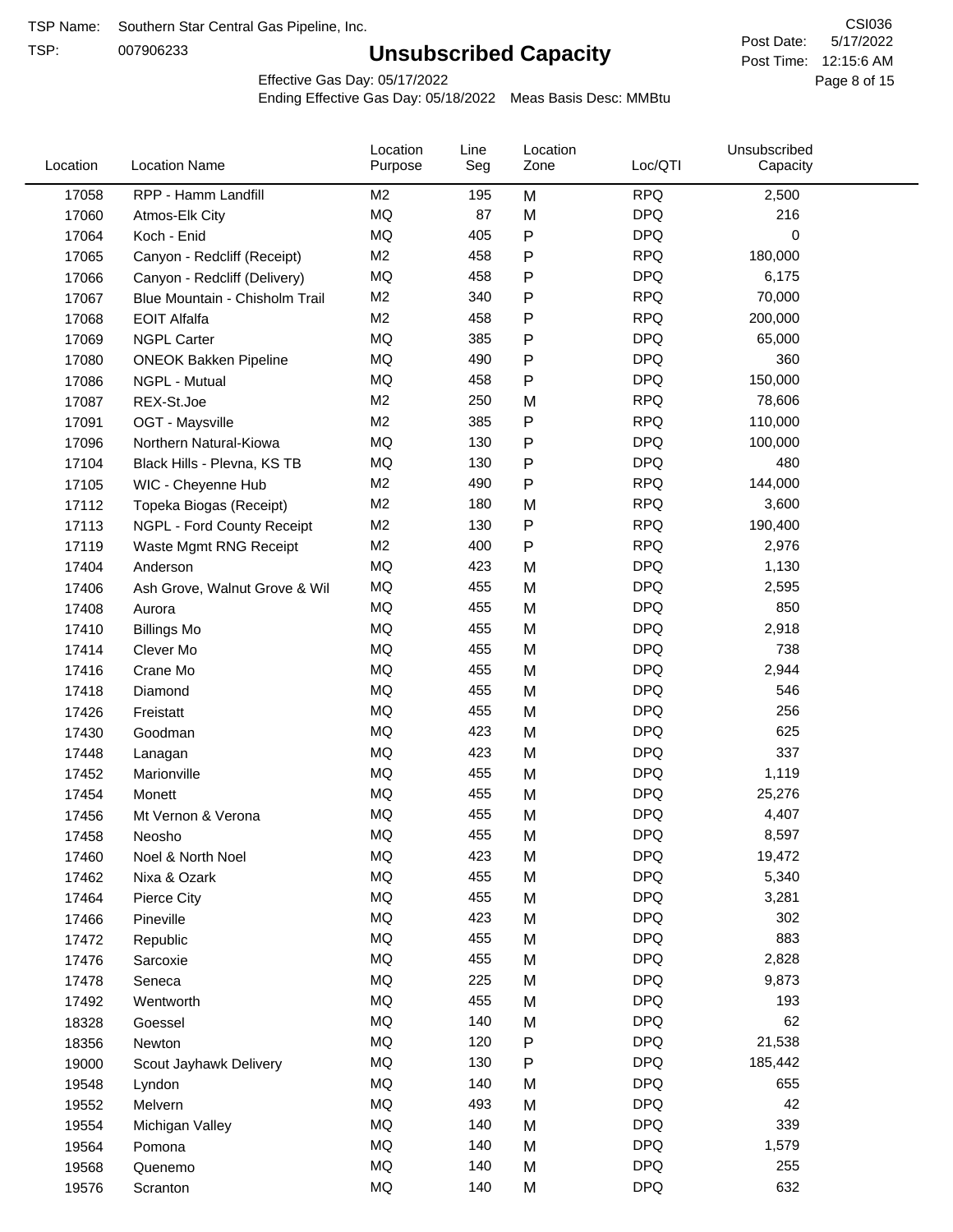TSP:

# **Unsubscribed Capacity**

5/17/2022 Page 9 of 15 Post Time: 12:15:6 AM CSI036 Post Date:

Effective Gas Day: 05/17/2022

| Location | <b>Location Name</b>  | Location<br>Purpose | Line<br>Seg | Location<br>Zone | Loc/QTI    | Unsubscribed<br>Capacity |  |
|----------|-----------------------|---------------------|-------------|------------------|------------|--------------------------|--|
| 19608    | <b>Baldwin</b>        | <b>MQ</b>           | 180         | M                | <b>DPQ</b> | 2,754                    |  |
| 19620    | Edgerton              | <b>MQ</b>           | 190         | M                | <b>DPQ</b> | 14                       |  |
| 19628    | Gardner               | <b>MQ</b>           | 190         | M                | <b>DPQ</b> | 2,755                    |  |
| 19648    | Lecompton             | <b>MQ</b>           | 180         | M                | <b>DPQ</b> | 109                      |  |
| 19650    | Le Loup               | <b>MQ</b>           | 190         | M                | <b>DPQ</b> | 37                       |  |
| 19660    | Ottawa                | <b>MQ</b>           | 493         | M                | <b>DPQ</b> | 6,129                    |  |
| 19664    | Perry                 | <b>MQ</b>           | 180         | M                | <b>DPQ</b> | 407                      |  |
| 19666    | Princeton             | MQ                  | 496         | M                | <b>DPQ</b> | 130                      |  |
| 19672    | Richmond              | <b>MQ</b>           | 496         | M                | <b>DPQ</b> | 374                      |  |
| 19676    | Scipio                | MQ                  | 496         | M                | <b>DPQ</b> | 27                       |  |
| 19678    | Somerset & Rural      | MQ                  | 235         | M                | <b>DPQ</b> | 291                      |  |
| 19684    | Tonganoxie            | <b>MQ</b>           | 195         | M                | <b>DPQ</b> | 7,420                    |  |
| 19690    | Wellsville            | MQ                  | 190         | M                | <b>DPQ</b> | 2,007                    |  |
| 20709    | <b>Bronson Etc</b>    | <b>MQ</b>           | 95          | M                | <b>DPQ</b> | 360                      |  |
| 20712    | Carlyle               | <b>MQ</b>           | 495         | M                | <b>DPQ</b> | 26                       |  |
| 20714    | Cherryvale            | <b>MQ</b>           | 495         | M                | <b>DPQ</b> | 586                      |  |
| 20716    | Colony                | MQ                  | 50          | M                | <b>DPQ</b> | 2,347                    |  |
| 20720    | Dennis                | <b>MQ</b>           | 495         | M                | <b>DPQ</b> | 54                       |  |
| 20725    | Erie                  | <b>MQ</b>           | 495         | M                | <b>DPQ</b> | 409                      |  |
| 20730    | Gas City & La Harpe   | MQ                  | 495         | M                | <b>DPQ</b> | 1,457                    |  |
| 20764    | Parsons               | <b>MQ</b>           | 495         | M                | <b>DPQ</b> | 19,497                   |  |
| 20766    | Petrolia              | MQ                  | 495         | M                | <b>DPQ</b> | 18                       |  |
| 20768    | Piqua                 | <b>MQ</b>           | 220         | M                | <b>DPQ</b> | 84                       |  |
| 20775    | South Mound           | <b>MQ</b>           | 495         | M                | <b>DPQ</b> | 45                       |  |
| 20785    | Thayer                | MQ                  | 495         | M                | <b>DPQ</b> | 88                       |  |
| 20788    | Walnut & St Paul      | MQ                  | 95          | M                | <b>DPQ</b> | 658                      |  |
| 20792    | Welda                 | <b>MQ</b>           | 495         | M                | <b>DPQ</b> | 1,122                    |  |
| 21008    | <b>Baxter Springs</b> | MQ                  | 225         | M                | <b>DPQ</b> | 1,830                    |  |
| 21015    | Columbus              | MQ                  | 260         | M                | <b>DPQ</b> | 2,639                    |  |
| 21018    | Crestline             | <b>MQ</b>           | 260         | M                | <b>DPQ</b> | 156                      |  |
| 21021    | Fort Scott            | <b>MQ</b>           | 95          | M                | <b>DPQ</b> | 31,139                   |  |
| 21024    | Galena & Empire City  | <b>MQ</b>           | 260         | M                | <b>DPQ</b> | 3,023                    |  |
| 21048    | Lowell                | MQ                  | 225         | M                | <b>DPQ</b> | 52                       |  |
| 21055    | N Riverton            | MQ                  | 260         | M                | <b>DPQ</b> | 148                      |  |
| 21060    | Oswego                | <b>MQ</b>           | 260         | M                | <b>DPQ</b> | 2,588                    |  |
| 21080    | Treece                | MQ                  | 225         | M                | <b>DPQ</b> | 473                      |  |
| 23576    | St Joseph             | MQ                  | 250         | M                | <b>DPQ</b> | 88,184                   |  |
| 24228    | Grantville            | MQ                  | 180         | M                | <b>DPQ</b> | 207                      |  |
| 24252    | Meriden               | MQ                  | 180         | M                | <b>DPQ</b> | 177                      |  |
| 24276    | Shawnee Heights       | MQ                  | 180         | M                | <b>DPQ</b> | 696                      |  |
| 24280    | Topeka                | MQ                  | 180         | M                | <b>DPQ</b> | 152,652                  |  |
| 26304    | Alma                  | MQ                  | 425         | M                | <b>DPQ</b> | 95                       |  |
| 26308    | Blackburn             | MQ                  | 425         | M                | <b>DPQ</b> | 163                      |  |
| 26312    | Carrollton            | <b>MQ</b>           | 425         | M                | <b>DPQ</b> | 2,523                    |  |
| 26314    | Concordia             | <b>MQ</b>           | 425         | M                | <b>DPQ</b> | 1,576                    |  |
| 26316    | Corder                | MQ                  | 425         | M                | <b>DPQ</b> | 11                       |  |
| 26325    | Emma                  | MQ                  | 425         | M                | <b>DPQ</b> | 206                      |  |
| 26332    | Higginsville          | MQ                  | 425         | M                | <b>DPQ</b> | 28,860                   |  |
| 26344    | Knobnoster            | <b>MQ</b>           | 235         | M                | <b>DPQ</b> | 16,700                   |  |
|          |                       |                     |             |                  |            |                          |  |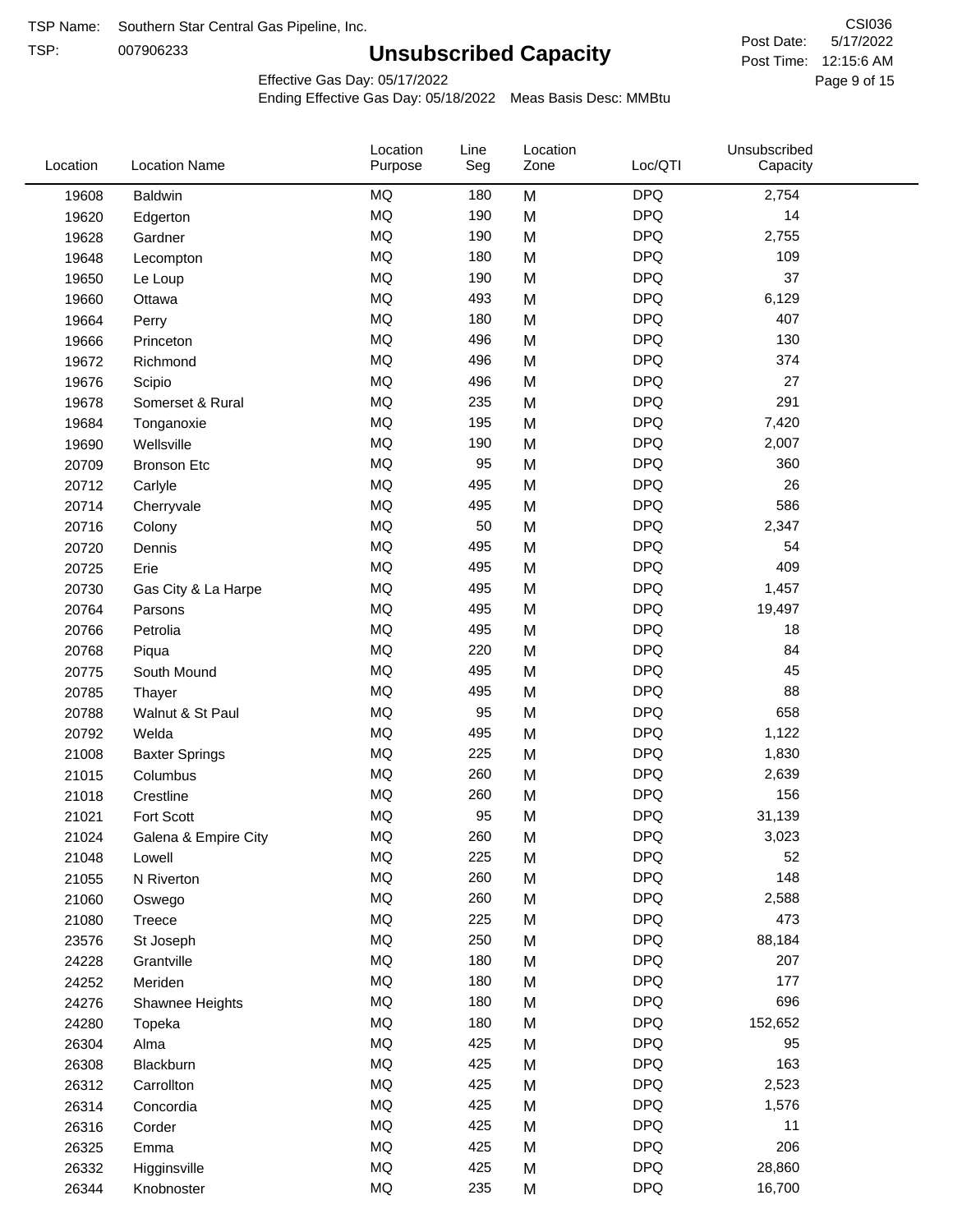TSP:

# **Unsubscribed Capacity**

5/17/2022 Page 10 of 15 Post Time: 12:15:6 AM CSI036 Post Date:

Effective Gas Day: 05/17/2022

| Location | <b>Location Name</b>          | Location<br>Purpose | Line<br>Seg | Location<br>Zone | Loc/QTI    | Unsubscribed<br>Capacity |  |
|----------|-------------------------------|---------------------|-------------|------------------|------------|--------------------------|--|
| 26348    | La Monte                      | <b>MQ</b>           | 235         | M                | <b>DPQ</b> | 111                      |  |
| 26352    | Mt Leonard                    | MQ                  | 425         | M                | <b>DPQ</b> | 167                      |  |
| 26356    | Norborne                      | MQ                  | 425         | M                | <b>DPQ</b> | 1,901                    |  |
| 26376    | Slater                        | MQ                  | 425         | M                | <b>DPQ</b> | 471                      |  |
| 26378    | <b>Sweet Springs</b>          | MQ                  | 425         | M                | <b>DPQ</b> | 584                      |  |
| 26392    | Warrensburg                   | <b>MQ</b>           | 235         | M                | <b>DPQ</b> | 10,551                   |  |
| 26394    | Waverly                       | <b>MQ</b>           | 425         | M                | <b>DPQ</b> | 378                      |  |
| 27015    | <b>Belle Plaine</b>           | <b>MQ</b>           | 333         | P                | <b>DPQ</b> | 150                      |  |
| 27020    | <b>Bentley</b>                | MQ                  | 120         | P                | <b>DPQ</b> | 217                      |  |
| 27035    | Derby                         | <b>MQ</b>           | 120         | $\mathsf{P}$     | <b>DPQ</b> | 7,759                    |  |
| 27040    | Andover                       | <b>MQ</b>           | 300         | M                | <b>DPQ</b> | 166                      |  |
| 27050    | Haysville                     | MQ                  | 120         | $\mathsf{P}$     | <b>DPQ</b> | 9,455                    |  |
| 27060    | Mulvane                       | <b>MQ</b>           | 120         | $\mathsf{P}$     | <b>DPQ</b> | 9,778                    |  |
| 27065    | Rose Hill                     | <b>MQ</b>           | 295         | $\mathsf{P}$     | <b>DPQ</b> | 5,386                    |  |
| 27070    | Sedgwick                      | <b>MQ</b>           | 120         | $\mathsf{P}$     | <b>DPQ</b> | 7,149                    |  |
| 27080    | Udall                         | <b>MQ</b>           | 333         | $\mathsf{P}$     | <b>DPQ</b> | 538                      |  |
| 27085    | <b>Valley Center</b>          | MQ                  | 120         | $\mathsf{P}$     | <b>DPQ</b> | 51,875                   |  |
| 27092    | Wichita                       | <b>MQ</b>           | 120         | $\mathsf{P}$     | <b>DPQ</b> | 259,947                  |  |
| 29001    | Atchison                      | <b>MQ</b>           | 90          | M                | <b>DPQ</b> | 20,786                   |  |
| 29002    | Emporia                       | <b>MQ</b>           | 140         | M                | <b>DPQ</b> | 15,524                   |  |
| 29003    | Leavenworth                   | MQ                  | 195         | M                | <b>DPQ</b> | 14,939                   |  |
| 29005    | Effingham                     | <b>MQ</b>           | 90          | M                | <b>DPQ</b> | 269                      |  |
| 30804    | Abbyville                     | <b>MQ</b>           | 130         | P                | <b>DPQ</b> | 195                      |  |
| 34612    | Altamont                      | <b>MQ</b>           | 260         | M                | <b>DPQ</b> | 119                      |  |
| 35013    | Americus                      | <b>MQ</b>           | 140         | M                | <b>DPQ</b> | 31                       |  |
| 35515    | <b>ANR Alden</b>              | MQ                  | 490         | P                | <b>DPQ</b> | 135,571                  |  |
| 36918    | Argonia                       | MQ                  | 120         | $\mathsf{P}$     | <b>DPQ</b> | 15                       |  |
| 37100    | Wynona                        | <b>MQ</b>           | 334         | $\mathsf{P}$     | <b>DPQ</b> | 0                        |  |
| 37118    | Hominy                        | <b>MQ</b>           | 357         | $\mathsf{P}$     | <b>DPQ</b> | 1,960                    |  |
| 37172    | <b>Black Hills Hutchinson</b> | MQ                  | 130         | P                | <b>DPQ</b> | 15,360                   |  |
| 37175    | <b>EGT Jane - Delivery</b>    | MQ                  | 423         | M                | <b>DPQ</b> | 216,201                  |  |
| 38021    | Auburn                        | MQ                  | 180         | M                | <b>DPQ</b> | 756                      |  |
| 38522    | <b>Avant Utilities</b>        | MQ                  | 357         | $\mathsf{P}$     | <b>DPQ</b> | 157                      |  |
| 41709    | <b>Billings</b>               | $\sf{MQ}$           | 380         | P                | <b>DPQ</b> | 2,032                    |  |
| 42915    | Springfield                   | $\sf{MQ}$           | 455         | M                | <b>DPQ</b> | 698,615                  |  |
| 44021    | <b>Burlingame</b>             | MQ                  | 140         | M                | <b>DPQ</b> | 1,686                    |  |
| 44121    | Alfalfa City Ok               | MQ                  | 315         | P                | <b>DPQ</b> | 394                      |  |
| 45301    | Cassoday                      | MQ                  | 140         | M                | <b>DPQ</b> | 0                        |  |
| 46608    | Chanute                       | MQ                  | 495         | M                | <b>DPQ</b> | 51,665                   |  |
| 46809    | Florence                      | MQ                  | 140         | M                | <b>DPQ</b> | 1,001                    |  |
| 47412    | Cleveland                     | MQ                  | 357         | P                | <b>DPQ</b> | 1,569                    |  |
| 47641    | CIG Riner                     | MQ                  | 490         | P                | <b>DPQ</b> | 62,965                   |  |
| 48015    | Bourbon County, KS            | $\sf{MQ}$           | 95          | M                | <b>DPQ</b> | 4,627                    |  |
| 48301    | Copan                         | MQ                  | 497         | P                | <b>DPQ</b> | 358                      |  |
| 55502    | Danville                      | MQ                  | 120         | P                | <b>DPQ</b> | 166                      |  |
| 56601    | Denison                       | MQ                  | 90          | M                | <b>DPQ</b> | 79                       |  |
| 58518    | Drumright                     | MQ                  | 390         | $\mathsf{P}$     | <b>DPQ</b> | 4,485                    |  |
| 60706    | Peckham                       | MQ                  | 117         | M                | <b>DPQ</b> | 67                       |  |
| 62810    | Black Hills - Enterprise TB   | $\sf{MQ}$           | 130         | $\mathsf{P}$     | <b>DPQ</b> | 990                      |  |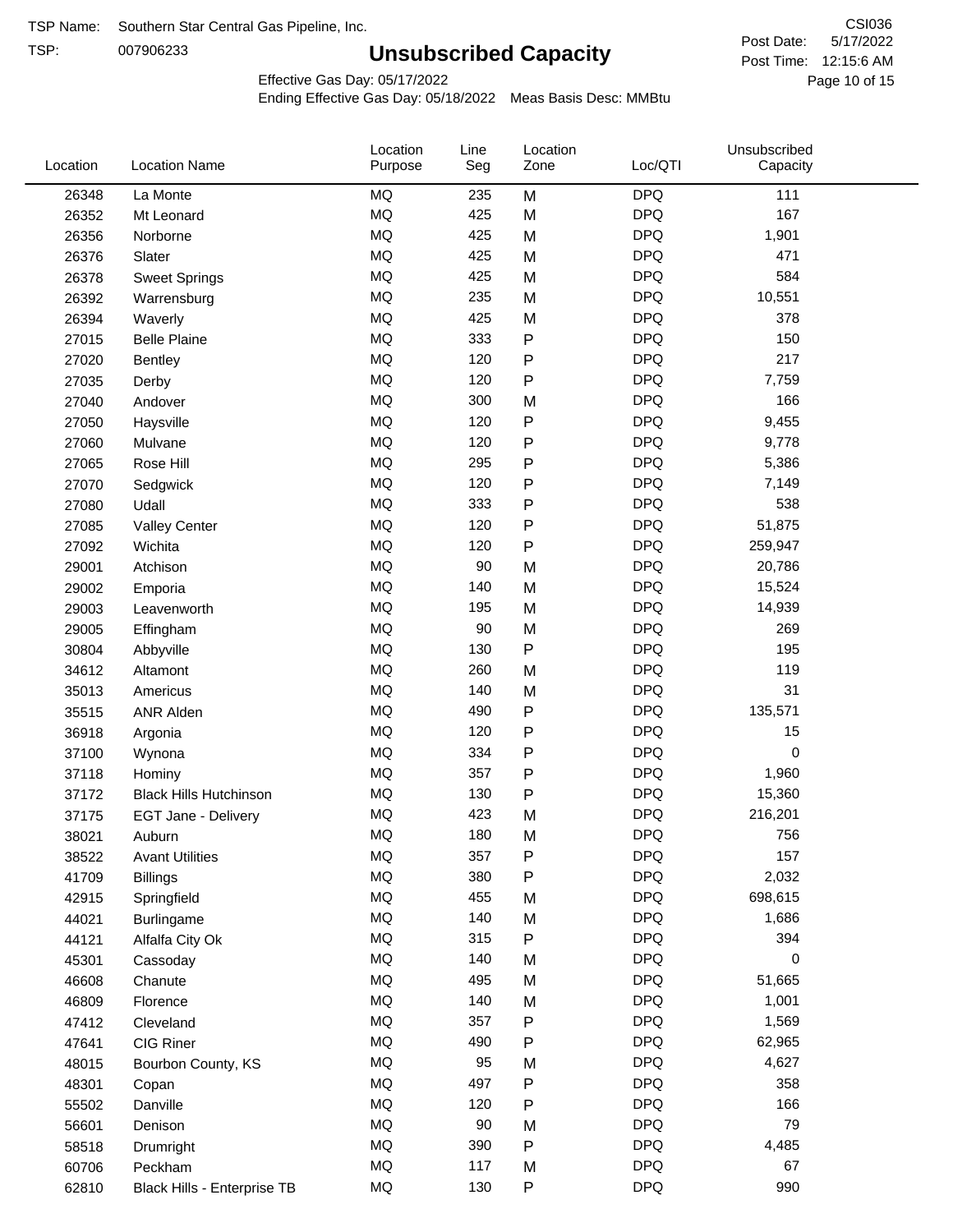TSP:

# **Unsubscribed Capacity**

5/17/2022 Page 11 of 15 Post Time: 12:15:6 AM CSI036 Post Date:

Effective Gas Day: 05/17/2022

| Location | <b>Location Name</b>          | Location<br>Purpose | Line<br>Seg | Location<br>Zone | Loc/QTI    | Unsubscribed<br>Capacity |  |
|----------|-------------------------------|---------------------|-------------|------------------|------------|--------------------------|--|
| 63919    | Eskridge                      | MQ                  | 140         | M                | <b>DPQ</b> | 820                      |  |
| 68015    | Ford                          | MQ                  | 130         | P                | <b>DPQ</b> | 424                      |  |
| 68518    | Freedom                       | MQ                  | 315         | P                | <b>DPQ</b> | 12                       |  |
| 70408    | Garnett KS                    | MQ                  | 496         | M                | <b>DPQ</b> | 15,099                   |  |
| 70610    | Gate                          | <b>MQ</b>           | 315         | P                | <b>DPQ</b> | 63                       |  |
| 74416    | Pocasset                      | MQ                  | 340         | P                | <b>DPQ</b> | 96                       |  |
| 77118    | Granby                        | MQ                  | 455         | M                | <b>DPQ</b> | 816                      |  |
| 77308    | <b>Bonner Springs Ks</b>      | MQ                  | 190         | M                | <b>DPQ</b> | 7,104                    |  |
| 77512    | Eureka, Toronto & Neal        | MQ                  | 140         | M                | <b>DPQ</b> | 2,306                    |  |
| 77705    | Anthony                       | MQ                  | 120         | P                | <b>DPQ</b> | 26,858                   |  |
| 80312    | Hamilton Ks                   | MQ                  | 140         | M                | <b>DPQ</b> | 445                      |  |
| 80515    | Atmos - Strong Cty &          | MQ                  | 140         | M                | <b>DPQ</b> | 27                       |  |
| 83418    | Howard Ks                     | MQ                  | 498         | M                | <b>DPQ</b> | 3,629                    |  |
| 84021    | Humboldt Ks                   | MQ                  | 495         | M                | <b>DPQ</b> | 4,390                    |  |
| 86717    | Iola Ks                       | MQ                  | 495         | M                | <b>DPQ</b> | 10,749                   |  |
| 96108    | <b>Black Hills - Lawrence</b> | MQ                  | 180         | M                | <b>DPQ</b> | 45,466                   |  |
| 96912    | Kechi Ks                      | MQ                  | 120         | P                | <b>DPQ</b> | 150                      |  |
| 97112    | Copeland                      | MQ                  | 130         | Ρ                | <b>DPQ</b> | 15,628                   |  |
| 102512   | Lebo                          | MQ                  | 493         | M                | <b>DPQ</b> | 273                      |  |
| 103101   | Lenapah                       | MQ                  | 225         | M                | <b>DPQ</b> | 249                      |  |
| 104615   | Liberal                       | MQ                  | 260         | M                | <b>DPQ</b> | 204                      |  |
| 108119   | Ochelata                      | MQ                  | 357         | Ρ                | <b>DPQ</b> | 168                      |  |
| 108221   | Washington                    | <b>MQ</b>           | 497         | P                | <b>DPQ</b> | 395                      |  |
| 110412   | McLouth                       | <b>MQ</b>           | 170         | M                | <b>DPQ</b> | 113                      |  |
| 110908   | Mannford                      | MQ                  | 357         | Ρ                | <b>DPQ</b> | 456                      |  |
| 113612   | Webb City, OK TB              | MQ                  | 335         | P                | <b>DPQ</b> | 317                      |  |
| 113713   | Osage City Ok                 | MQ                  | 357         | Ρ                | <b>DPQ</b> | 239                      |  |
| 113812   | Clinton & Leeton              | MQ                  | 235         | M                | <b>DPQ</b> | 21,928                   |  |
| 113852   | Marshall                      | MQ                  | 425         | M                | <b>DPQ</b> | 14,581                   |  |
| 113856   | Nevada                        | MQ                  | 95          | M                | <b>DPQ</b> | 9,333                    |  |
| 113864   | <b>Platte City</b>            | MQ                  | 250         | M                | <b>DPQ</b> | 2,890                    |  |
| 113872   | Lexington-Richmond-Henrietta  | MQ                  | 425         | Μ                | <b>DPQ</b> | 3,022                    |  |
| 113876   | Sedalia                       | MQ                  | 235         | M                | <b>DPQ</b> | 26,188                   |  |
| 113880   | Tracy                         | MQ                  | 250         | M                | <b>DPQ</b> | 135                      |  |
| 113892   | Weston                        | MQ                  | 250         | M                | <b>DPQ</b> | 1,140                    |  |
| 118121   | Mulberry                      | MQ                  | 260         | M                | <b>DPQ</b> | 239                      |  |
| 118321   | Mulhall                       | MQ                  | 400         | P                | <b>DPQ</b> | 150                      |  |
| 120000   | Spire                         | MQ                  | 235         | M                | <b>DPQ</b> | 13,115                   |  |
| 121110   | Neodesha                      | MQ                  | 495         | M                | <b>DPQ</b> | 6,410                    |  |
| 121315   | Neosho Rapids                 | MQ                  | 493         | M                | <b>DPQ</b> | 289                      |  |
| 121415   | <b>NGPL Barton</b>            | MQ                  | 490         | Ρ                | <b>DPQ</b> | 184,224                  |  |
| 121515   | NGPL Ford                     | MQ                  | 130         | Ρ                | <b>DPQ</b> | 269,500                  |  |
| 122715   | Afton-Fairland-Grove-Jay      | MQ                  | 225         | M                | <b>DPQ</b> | 6,793                    |  |
| 122915   | Norwich                       | MQ                  | 120         | Ρ                | <b>DPQ</b> | 124                      |  |
| 125315   | Oilton                        | MQ                  | 357         | Ρ                | <b>DPQ</b> | 1,130                    |  |
| 129311   | <b>ONG Harper County</b>      | MQ                  | 315         | Ρ                | <b>DPQ</b> | 7,083                    |  |
| 129712   | Olivet                        | MQ                  | 493         | M                | <b>DPQ</b> | 24                       |  |
| 130001   | Orlando                       | MQ                  | 400         | Ρ                | <b>DPQ</b> | 219                      |  |
| 132018   | Oronogo                       | MQ                  | 450         | M                | <b>DPQ</b> | 256                      |  |
|          |                               |                     |             |                  |            |                          |  |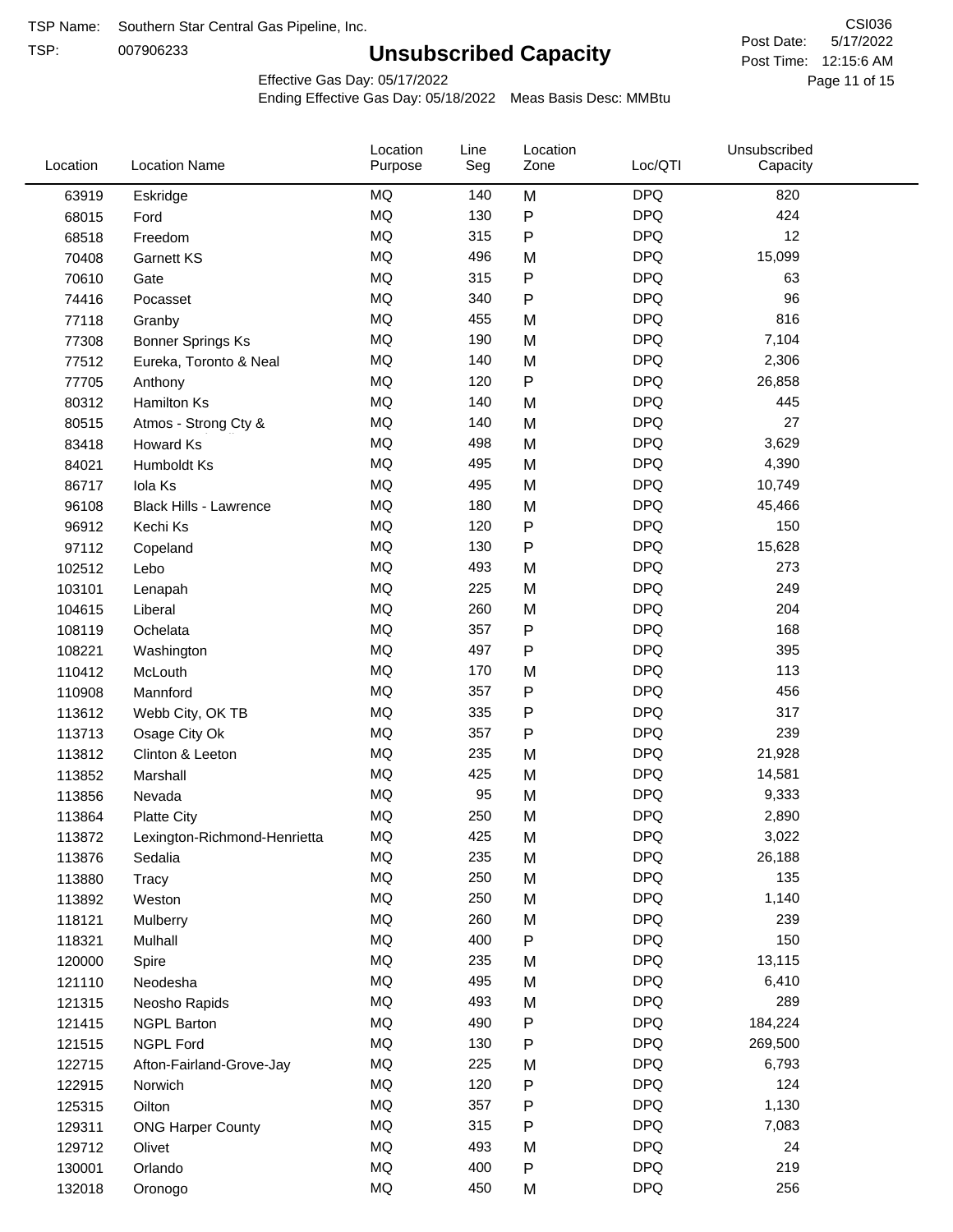TSP:

# **Unsubscribed Capacity**

5/17/2022 Page 12 of 15 Post Time: 12:15:6 AM CSI036 Post Date:

Effective Gas Day: 05/17/2022

| Location | <b>Location Name</b>             | Location<br>Purpose | Line<br>Seg | Location<br>Zone | Loc/QTI    | Unsubscribed<br>Capacity |  |
|----------|----------------------------------|---------------------|-------------|------------------|------------|--------------------------|--|
| 132519   | Osage City Ks                    | <b>MQ</b>           | 140         | M                | <b>DPQ</b> | 3,551                    |  |
| 135533   | <b>PEPL Princeton</b>            | MQ                  | 496         | M                | <b>DPQ</b> | 106,178                  |  |
| 135808   | Partridge                        | <b>MQ</b>           | 130         | P                | <b>DPQ</b> | 134                      |  |
| 136701   | <b>Black Hills Reno</b>          | <b>MQ</b>           | 130         | P                | <b>DPQ</b> | 12,912                   |  |
| 137550   | <b>Black Hills South Wichita</b> | <b>MQ</b>           | 120         | Ρ                | <b>DPQ</b> | 18,975                   |  |
| 139712   | Plattsburg                       | <b>MQ</b>           | 250         | M                | <b>DPQ</b> | 1,764                    |  |
| 145950   | Merino                           | MQ                  | 490         | P                | <b>DPQ</b> | 156                      |  |
| 150418   | Ramona                           | MQ                  | 357         | P                | <b>DPQ</b> | 396                      |  |
| 151525   | Reading                          | <b>MQ</b>           | 140         | M                | <b>DPQ</b> | 20                       |  |
| 154501   | Nelagoney                        | <b>MQ</b>           | 334         | P                | <b>DPQ</b> | 179                      |  |
| 157025   | Severy                           | MQ                  | 498         | M                | <b>DPQ</b> | 142                      |  |
| 163100   | Superior                         | MQ                  | 265         | M                | <b>DPQ</b> | 336                      |  |
| 164725   | Sylvia                           | <b>MQ</b>           | 130         | P                | <b>DPQ</b> | 141                      |  |
| 168112   | Transwestern Canadian - Del.     | <b>MQ</b>           | 458         | Ρ                | <b>DPQ</b> | 230,000                  |  |
| 168612   | Chetopa & Rural                  | <b>MQ</b>           | 260         | M                | <b>DPQ</b> | 678                      |  |
| 168620   | Edna & Bartlett                  | <b>MQ</b>           | 260         | M                | <b>DPQ</b> | 248                      |  |
| 172812   | Conner Area                      | MQ                  | 195         | M                | <b>DPQ</b> | 139                      |  |
| 172820   | Easton & Lowemont                | MQ                  | 195         | M                | <b>DPQ</b> | 223                      |  |
| 172822   | Savonburg & Elsmore              | MQ                  | 95          | M                | <b>DPQ</b> | 600                      |  |
| 172828   | <b>Fall River</b>                | <b>MQ</b>           | 498         | M                | <b>DPQ</b> | 378                      |  |
| 172832   | Galesburg                        | <b>MQ</b>           | 495         | M                | <b>DPQ</b> | 191                      |  |
| 172834   | Atmos Energy - Olathe            | <b>MQ</b>           | 190         | M                | <b>DPQ</b> | 23,240                   |  |
| 172836   | Havana                           | <b>MQ</b>           | 117         | M                | <b>DPQ</b> | 54                       |  |
| 172838   | Hillsdale                        | <b>MQ</b>           | 235         | M                | <b>DPQ</b> | 202                      |  |
| 172844   | Jarbalo                          | <b>MQ</b>           | 170         | M                | <b>DPQ</b> | 146                      |  |
| 172848   | Kickapoo                         | MQ                  | 250         | M                | <b>DPQ</b> | 241                      |  |
| 172855   | Liberty                          | MQ                  | 260         | M                | <b>DPQ</b> | 2,880                    |  |
| 172857   | Linwood                          | <b>MQ</b>           | 195         | M                | <b>DPQ</b> | 330                      |  |
| 172860   | Mc Cune                          | <b>MQ</b>           | 260         | M                | <b>DPQ</b> | 242                      |  |
| 172862   | Moorehead                        | <b>MQ</b>           | 495         | M                | <b>DPQ</b> | 32                       |  |
| 172864   | Moorehead Rural                  | <b>MQ</b>           | 495         | M                | <b>DPQ</b> | 1,014                    |  |
| 172866   | Mound Valley                     | MQ                  | 260         | M                | <b>DPQ</b> | 101                      |  |
| 172870   | Niotaze                          | MQ                  | 117         | M                | <b>DPQ</b> | 351                      |  |
| 172880   | Pleasant Valley                  | $\sf{MQ}$           | 180         | M                | <b>DPQ</b> | 24                       |  |
| 172885   | Reno Area                        | $\sf{MQ}$           | 195         | M                | <b>DPQ</b> | 36                       |  |
| 172892   | Wyandotte                        | $\sf{MQ}$           | 190         | M                | <b>DPQ</b> | 10,018                   |  |
| 172944   | Coffeyville Area                 | MQ                  | 260         | M                | <b>DPQ</b> | 138,016                  |  |
| 173214   | Uniontown                        | MQ                  | 95          | M                | <b>DPQ</b> | 276                      |  |
| 176819   | Viola                            | MQ                  | 120         | P                | <b>DPQ</b> | 120                      |  |
| 180311   | Wakita                           | MQ                  | 315         | Ρ                | <b>DPQ</b> | 74                       |  |
| 181013   | Walton                           | MQ                  | 140         | M                | <b>DPQ</b> | 138                      |  |
| 181715   | Wann                             | MQ                  | 225         | M                | <b>DPQ</b> | 65                       |  |
| 223001   | Atchison Eng Defense Ind Plt     | $\sf{MQ}$           | $90\,$      | M                | <b>DPQ</b> | 137                      |  |
| 224501   | <b>ICI Chemical Plant</b>        | $\sf{MQ}$           | 450         | M                | <b>DPQ</b> | 1,880                    |  |
| 225001   | Augusta Sewage Plant             | MQ                  | 295         | Ρ                | <b>DPQ</b> | 63                       |  |
| 243501   | <b>Beech Aircraft Plant</b>      | MQ                  | 120         | Ρ                | <b>DPQ</b> | 5,725                    |  |
| 253001   | Roenbaugh Lease Irrigation       | MQ                  | 130         | Ρ                | <b>DPQ</b> | 107                      |  |
| 266001   | Boeing No 2 Plant                | MQ                  | 120         | Ρ                | <b>DPQ</b> | 16,419                   |  |
| 274001   | Pleasant Valley Irr.             | MQ                  | 130         | Ρ                | <b>DPQ</b> | 233                      |  |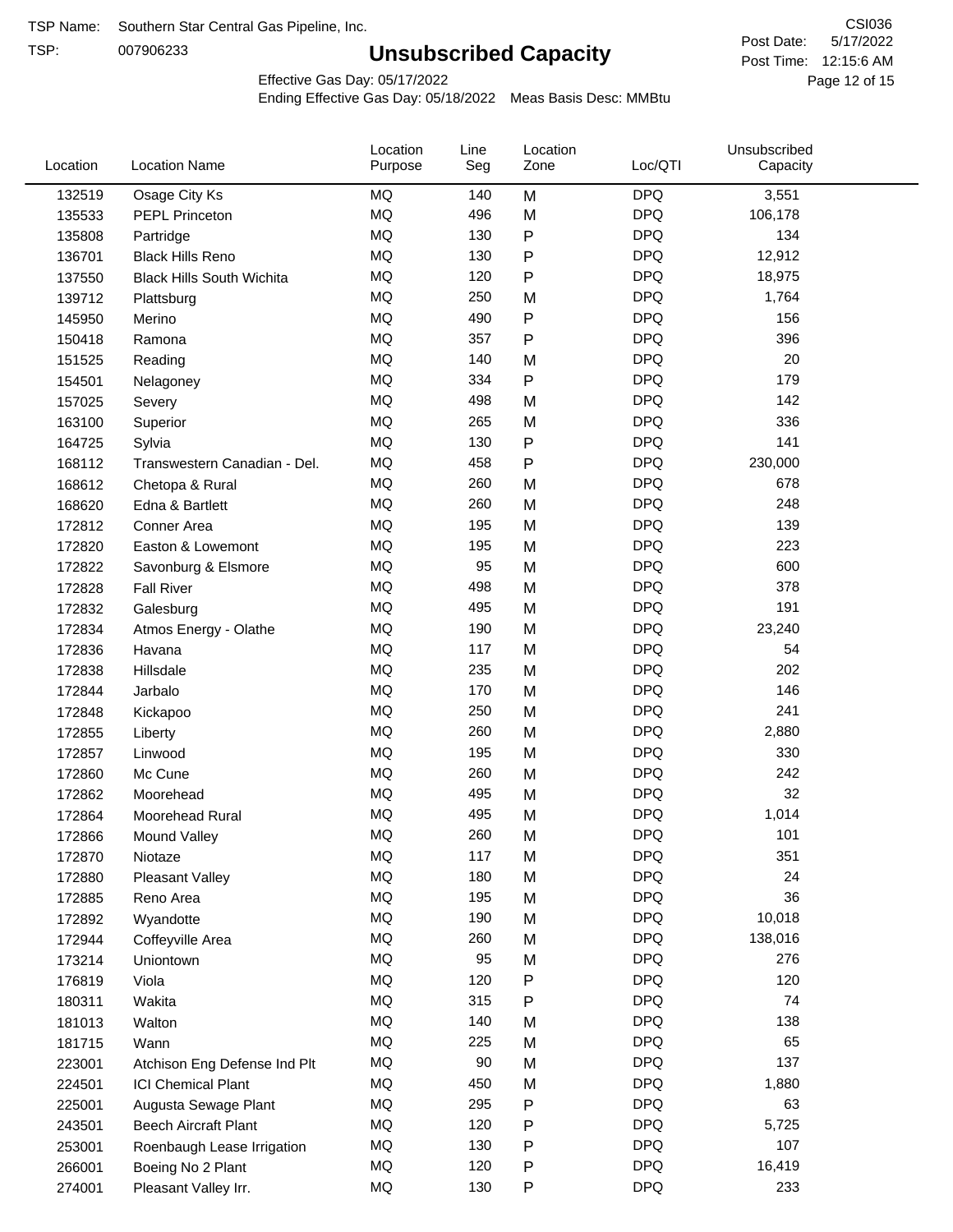TSP:

# **Unsubscribed Capacity**

5/17/2022 Page 13 of 15 Post Time: 12:15:6 AM CSI036 Post Date:

Effective Gas Day: 05/17/2022

| Location | <b>Location Name</b>            | Location<br>Purpose | Line<br>Seg | Location<br>Zone | Loc/QTI    | Unsubscribed<br>Capacity |  |
|----------|---------------------------------|---------------------|-------------|------------------|------------|--------------------------|--|
| 285501   | <b>Buildex Haydite Plant</b>    | MQ                  | 250         | M                | <b>DPQ</b> | 8,075                    |  |
| 290301   | So Ks & Ok Rr Depot Store &     | MQ                  | 177         | M                | <b>DPQ</b> | 2                        |  |
| 297501   | Cargill Salt                    | MQ                  | 315         | Ρ                | <b>DPQ</b> | 639                      |  |
| 298001   | Carlson Prodts Mfg Plant        | <b>MQ</b>           | 120         | Ρ                | <b>DPQ</b> | 185                      |  |
| 303701   | Central Plain Feedyard          | <b>MQ</b>           | 315         | Ρ                | <b>DPQ</b> | 151                      |  |
| 310001   | Church SW Irrigation            | <b>MQ</b>           | 130         | P                | <b>DPQ</b> | 60                       |  |
| 329401   | Phillips 66 Ponca City Refinery | MQ                  | 335         | Ρ                | <b>DPQ</b> | 10,000                   |  |
| 332501   | Lawrence Plt Atmos              | MQ                  | 195         | M                | <b>DPQ</b> | 64,427                   |  |
| 334101   | Copeland RE Irrigation          | <b>MQ</b>           | 130         | P                | <b>DPQ</b> | 60                       |  |
| 354001   | Derstein Irrigation             | MQ                  | 130         | P                | <b>DPQ</b> | 60                       |  |
| 355001   | Detrixhe S Irrigation           | MQ                  | 458         | P                | <b>DPQ</b> | 66                       |  |
| 363001   | Wilroads Irrigation             | MQ                  | 130         | Ρ                | <b>DPQ</b> | 534                      |  |
| 378501   | <b>Empire Riverton</b>          | <b>MQ</b>           | 260         | M                | <b>DPQ</b> | 32,727                   |  |
| 378502   | <b>Empire Energy Center</b>     | <b>MQ</b>           | 455         | M                | <b>DPQ</b> | 99,068                   |  |
| 378503   | <b>Empire Stateline South</b>   | MQ                  | 260         | M                | <b>DPQ</b> | 35,000                   |  |
| 378504   | <b>Empire Stateline North</b>   | MQ                  | 260         | M                | <b>DPQ</b> | 61,589                   |  |
| 383501   | <b>FMC Chemical Plant</b>       | MQ                  | 195         | M                | <b>DPQ</b> | 4,709                    |  |
| 385001   | Farley Machine Shop             | MQ                  | 45          | P                | <b>DPQ</b> | 61                       |  |
| 387001   | PCS Phosphate                   | MQ                  | 260         | M                | <b>DPQ</b> | 1,255                    |  |
| 388001   | Dodge City Plt Koch Nitrogen    | MQ                  | 130         | P                | <b>DPQ</b> | 53,235                   |  |
| 411501   | Gaines FD Burkett Lease         | MQ                  | 140         | M                | <b>DPQ</b> | 262                      |  |
| 428601   | Glacier Mckee-Miller-Thrall-Ma  | <b>MQ</b>           | 140         | M                | <b>DPQ</b> | 126                      |  |
| 433001   | Goodyear Topeka Tire Plant      | <b>MQ</b>           | 180         | M                | <b>DPQ</b> | 5,724                    |  |
| 435501   | <b>Gospel Church Building</b>   | <b>MQ</b>           | 195         | M                | <b>DPQ</b> | $\overline{2}$           |  |
| 441300   | Kansas Hugoton                  | 7S                  | 130         | Ρ                | SGQ        | 51,555                   |  |
| 442350   | Sedalia @ Ottawa                | 7S                  | 235         | M                | SGQ        | 904                      |  |
| 442351   | Little Mo                       | 7S                  | 235         | M                | SGQ        | 0                        |  |
| 443150   | <b>Straight Blackwell</b>       | 7S                  | 315         | P                | SGQ        | 0                        |  |
| 443151   | Waynoka Lateral                 | 7S                  | 315         | P                | SGQ        | 102,337                  |  |
| 443152   | Straight Blackwell @ Beaver     | 7S                  | 315         | P                | SGQ        | 47,725                   |  |
| 443800   | <b>Edmond Blackwell</b>         | 7S                  | 380         | Ρ                | SGQ        | 284                      |  |
| 443851   | LS385 Delivery Constraint       | 7S                  | 385         | Ρ                | SGQ        | 134,541                  |  |
| 444001   | West Edmond                     | 7S                  | 400         | Ρ                | SGQ        | 2,440                    |  |
| 444003   | South Maysville Delivery        | 7S                  | 400         | P                | SGQ        | 105,412                  |  |
| 444550   | Saginaw CS Area Deliveries      | 7S                  | 455         | M                | SGQ        | 71,239                   |  |
| 444580   | Canadian Blackwell              | 7S                  | 458         | Ρ                | SGQ        | 0                        |  |
| 444581   | Canadian Blackwell @            | 7S                  | 458         | Ρ                | SGQ        | 104,611                  |  |
| 444582   | Canadian Blackwell @ Mutual     | 7S                  | 458         | Ρ                | SGQ        | 0                        |  |
| 444901   | Rawlins Hesston Delivery        | 7S                  | 490         | Ρ                | SGQ        | 122,424                  |  |
| 444902   | <b>Riner Delivery</b>           | 7S                  | 490         | Ρ                | SGQ        | 185,693                  |  |
| 445538   | Montezuma CS                    | MV                  | 130         | Ρ                | <b>MLQ</b> | 53,201                   |  |
| 445569   | <b>Riner CS</b>                 | MV                  | 490         | Ρ                | <b>MLQ</b> | 0                        |  |
| 445577   | Levant CS                       | MV                  | 490         | Ρ                | <b>MLQ</b> | 384                      |  |
| 449003   | Edmond CS w/o OK                | MV                  | 400         | Ρ                | <b>MLQ</b> | 1,763                    |  |
| 462001   | <b>Heartland Cement Plant</b>   | MQ                  | 495         | M                | <b>DPQ</b> | 1,046                    |  |
| 465001   | Herzog Cont                     | <b>MQ</b>           | 250         | M                | <b>DPQ</b> | 3,000                    |  |
| 495501   | Kanopolis Salt Plt Independent  | MQ                  | 265         | M                | <b>DPQ</b> | 61                       |  |
| 519501   | Richie/Ripley                   | MQ                  | 120         | Ρ                | <b>DPQ</b> | 448                      |  |
| 522502   | Lawrence Power Plt              | MQ                  | 180         | M                | <b>DPQ</b> | 138,069                  |  |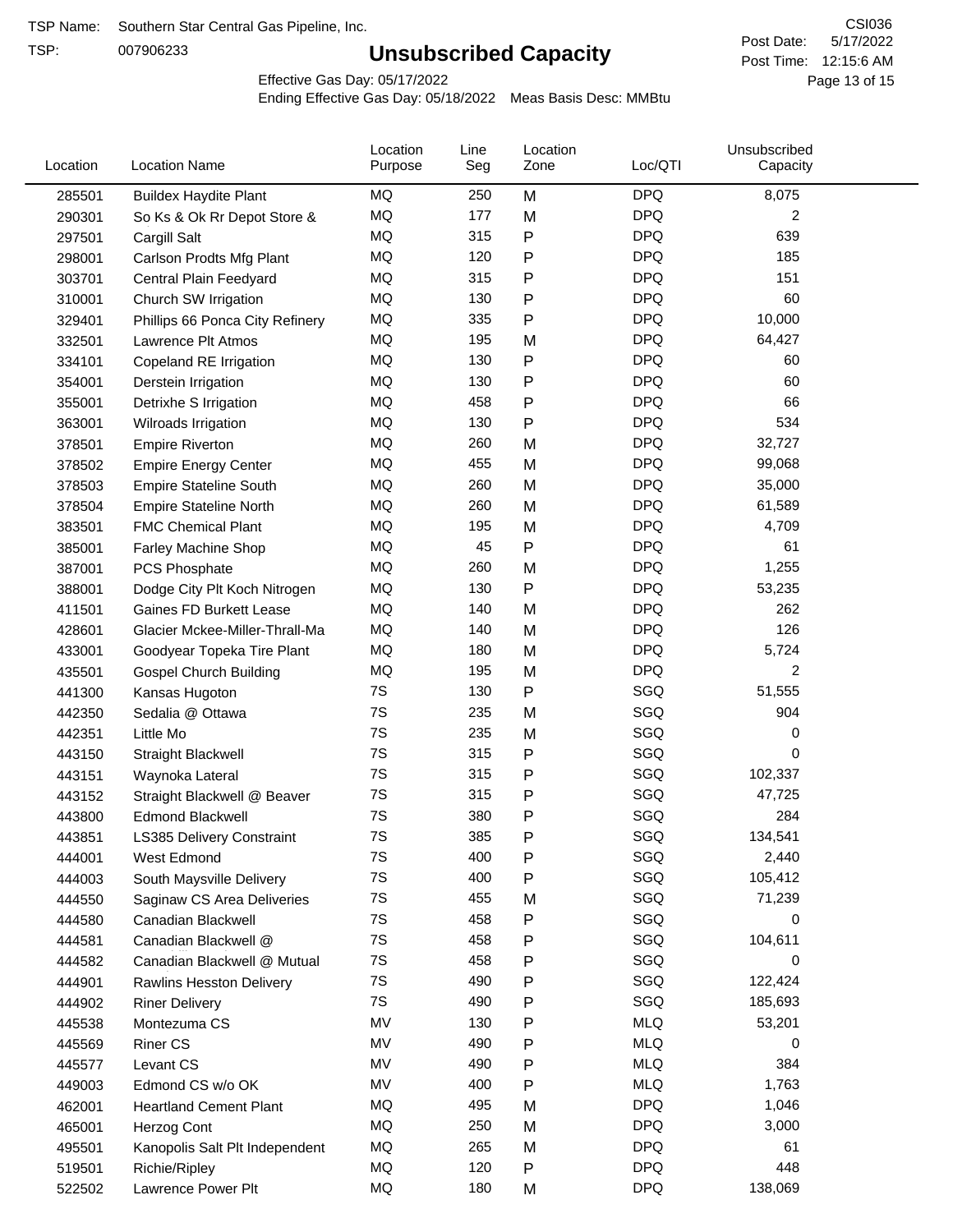TSP:

# **Unsubscribed Capacity**

5/17/2022 Page 14 of 15 Post Time: 12:15:6 AM CSI036 Post Date:

Effective Gas Day: 05/17/2022

| Location         | <b>Location Name</b>                     | Location<br>Purpose | Line<br>Seg | Location<br>Zone | Loc/QTI                  | Unsubscribed<br>Capacity |  |
|------------------|------------------------------------------|---------------------|-------------|------------------|--------------------------|--------------------------|--|
| 526001           | Ks Pen Boiler                            | MQ                  | 195         | M                | <b>DPQ</b>               | 805                      |  |
| 526201           | Ks Pen Kitchen                           | MQ                  | 195         | M                | <b>DPQ</b>               | 626                      |  |
| 527502           | <b>Black Hills- Lawrence Service</b>     | <b>MQ</b>           | 195         | M                | <b>DPQ</b>               | 46                       |  |
| 527701           | <b>Black Hills- Matfield Green</b>       | <b>MQ</b>           | 140         | M                | <b>DPQ</b>               | 61                       |  |
| 527702           | <b>Black Hills- Towanda Service</b>      | MQ                  | 300         | M                | <b>DPQ</b>               | 48                       |  |
| 527704           | <b>Black Hills-Wellington</b>            | MQ                  | 333         | P                | <b>DPQ</b>               | 48                       |  |
| 527705           | <b>Black Hills- Belle Plaine Service</b> | MQ                  | 333         | $\mathsf{P}$     | <b>DPQ</b>               | 84                       |  |
| 527706           | <b>Black Hills- S Wichita</b>            | MQ                  | 120         | P                | <b>DPQ</b>               | 5                        |  |
| 541001           | L&S Beckerview, Inc                      | MQ                  | 90          | M                | <b>DPQ</b>               | 137                      |  |
| 544101           | Knight Feedlot                           | MQ                  | 265         | M                | <b>DPQ</b>               | 138                      |  |
| 545801           | Jayhawk Chemical Plant                   | MQ                  | 260         | M                | <b>DPQ</b>               | 2,313                    |  |
| 560001           | Leavenworth Co Shop Heating              | MQ                  | 195         | M                | <b>DPQ</b>               | 10                       |  |
| 571001           | <b>Bunge Milling Grain Dryer</b>         | MQ                  | 90          | M                | <b>DPQ</b>               | 2,354                    |  |
| 588701           | Lyons Wtr Pump Station                   | MQ                  | 45          | P                | <b>DPQ</b>               | 61                       |  |
| 592501           | <b>MEC Machine Shop</b>                  | MQ                  | 177         | M                | <b>DPQ</b>               | 186                      |  |
| 620001           | Langdon Pump Station                     | MQ                  | 130         | $\mathsf{P}$     | <b>DPQ</b>               | 1,000                    |  |
| 630204           | Ralph Green Powerplant                   | MQ                  | 235         | M                | <b>DPQ</b>               | 19,500                   |  |
| 633001           | Mo State School Higginsville             | MQ                  | 425         | M                | <b>DPQ</b>               | 164                      |  |
| 640001           | Monarch Humboldt Cem Plt                 | MQ                  | 495         | M                | <b>DPQ</b>               | 8,127                    |  |
| 654101           | Mull Farms Irrigation                    | MQ                  | 130         | ${\sf P}$        | <b>DPQ</b>               | 186                      |  |
| 707001           | Oxford Alfala Dehy Plant                 | MQ                  | 333         | P                | <b>DPQ</b>               | 647                      |  |
| 709501           | <b>ONEOK Hutchinson Frac Plt</b>         | <b>MQ</b>           | 130         | P                | <b>DPQ</b>               | 11,186                   |  |
| 719001           | Petrolite Wax Refinery                   | MQ                  | 357         | P                | <b>DPQ</b>               | 4,930                    |  |
| 720001           | Woolaroc Lodge Phillips F                | MQ                  | 357         | $\mathsf{P}$     | <b>DPQ</b>               | 168                      |  |
| 725001           | Harrisonville Prod Phillips Pp           | MQ                  | 235         | M                | <b>DPQ</b>               | 1,414                    |  |
| 725602           | Wichita Pump Sta Phillips Ppl            | MQ                  | 120         | P                | <b>DPQ</b>               | 641                      |  |
| 731001           | Pines Int'l Dehy Plant                   | MQ                  | 195         | M                | <b>DPQ</b>               | 273                      |  |
| 739001           | Danny D. & Susan J. Post                 | MQ                  | 130         | P                | <b>DPQ</b>               | 60                       |  |
| 753501           | Quivira Country Club House               | MQ                  | 190         | M                | <b>DPQ</b>               | 121                      |  |
| 753701           | <b>ONEOK Medford</b>                     | MQ                  | 458         | P                | <b>DPQ</b>               | 44,700                   |  |
| 813001           | Wineteer School 260                      | MQ                  | 295         | P                | <b>DPQ</b>               | 203                      |  |
| 813401           | Grant School 497                         | MQ                  | 195         | M                | <b>DPQ</b>               | 45                       |  |
| 815401           | Minneha Grade School 259                 | MQ                  | 120         | P                | <b>DPQ</b>               | 185                      |  |
| 846001           | Smith D Irrigation                       | MQ                  | 265         | M                | <b>DPQ</b>               | 61                       |  |
| 850001           | Snook M Irrigation                       | MQ                  | 130         | P                | <b>DPQ</b>               | 44                       |  |
| 865001           | Southwest Elect Mfg Plant                | MQ                  | 400         | ${\sf P}$        | <b>DPQ</b>               | 394                      |  |
|                  | Stahl Spec Aluminum Alloy                | MQ                  | 235         | M                | <b>DPQ</b>               | 4,936                    |  |
| 875001<br>877001 | St Dept Boys Indust School               | MQ                  | 180         | M                | <b>DPQ</b>               | 407                      |  |
| 910001           | <b>Total Ark City Oil Refinery</b>       | MQ                  | 333         | M                | <b>DPQ</b>               | 203                      |  |
|                  |                                          | MQ                  | 458         |                  | <b>DPQ</b>               | 256                      |  |
| 926501           | <b>Urschel DR Irrigation</b>             | MQ                  | 295         | P<br>P           | <b>DPQ</b>               | 7,803                    |  |
| 928001           | Mcconnell Air Force Base                 |                     |             |                  |                          |                          |  |
| 929201           | Ft. Leavenworth Army Base                | MQ<br>MQ            | 250         | M                | <b>DPQ</b><br><b>DPQ</b> | 18,888                   |  |
| 932001           | Leavenworth Penitentiary                 |                     | 250         | M                |                          | 3,206                    |  |
| 934201           | Va Admin Center                          | MQ                  | 195         | M                | <b>DPQ</b>               | 6,827                    |  |
| 962001           | Sunflower Electric - Judson              | MQ                  | 130         | ${\sf P}$        | <b>DPQ</b>               | 70,924                   |  |
| 990001           | Yost LM Irrigation                       | MQ                  | 265         | M                | <b>DPQ</b>               | 61                       |  |
| 999000           | PMI - Prod to Mkt Interface              | MQ                  | 909         | P                | <b>DPQ</b>               | 0                        |  |
| 999000           | PMI - Prod to Mkt Interface              | M <sub>2</sub>      | 909         | M                | <b>RPQ</b>               | 0                        |  |
| 999001           | Rawlins-Hesston P/M Interface            | MQ                  | 490         | P                | <b>DPQ</b>               | 180,938                  |  |